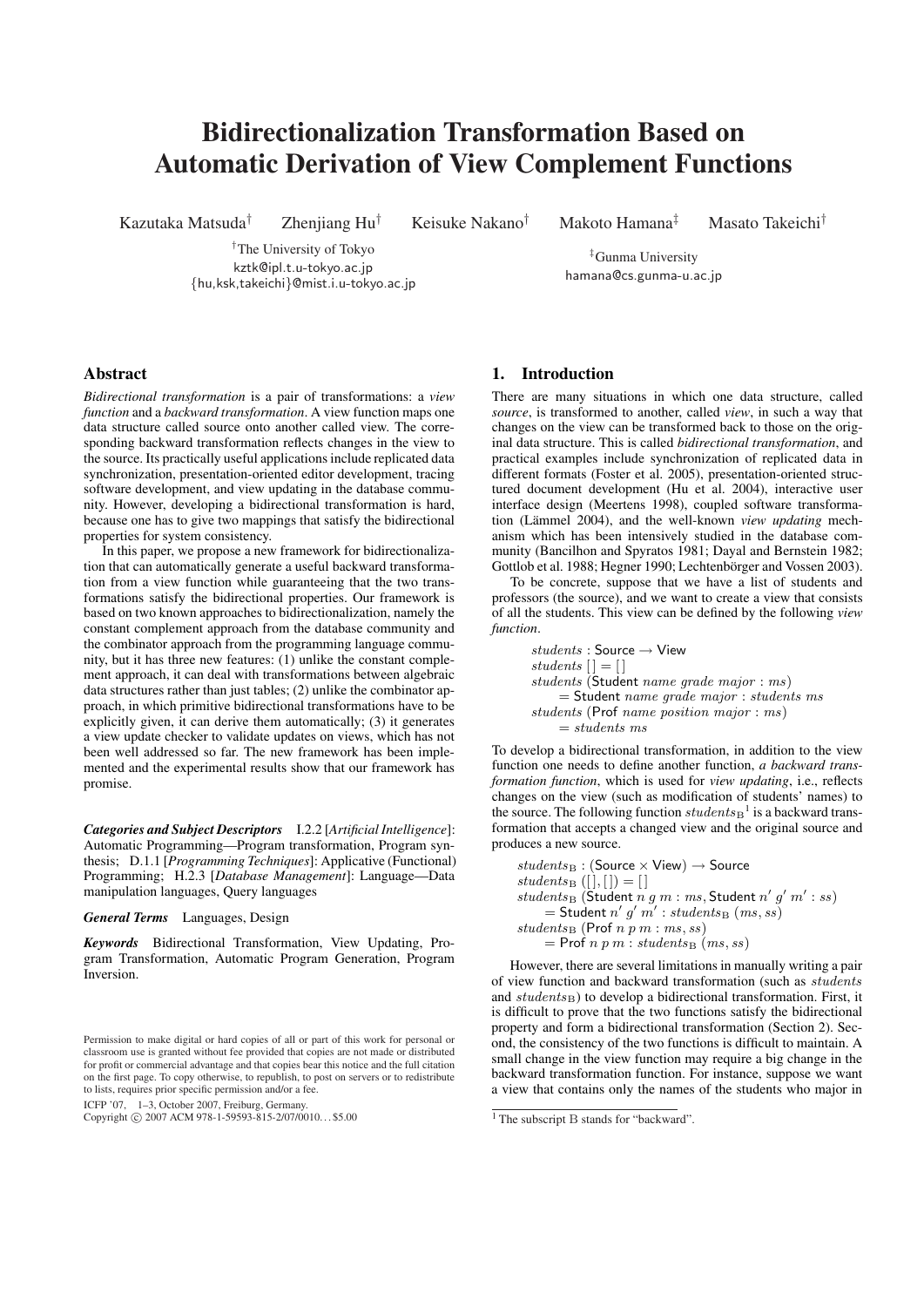Computer Science. While it is easy to give the following view function by composing another function with above the view function, it requires more thinking to write a backward transformation.

$$
cs\_students = cs \circ students
$$
  
\n
$$
cs [] = []
$$
  
\n
$$
cs (Student name grade CS : ss) = name : cs ss
$$
  
\n
$$
cs (- : ss) = cs ss
$$

Third, it is hard to automatically infer permitted changes in the view. Backward transformation functions, such as *students*<sub>B</sub>, are usually partial functions, disallowing some changes to the view. For example, *students*<sub>B</sub> does not allow insertion of a new student to the view. When the source and the view are huge, it is better to have an inference system for validating view changes rather than to directly compute backward transformation until an error message appears.

Several methods for automatically deriving backward transformation functions from view definition functions have been proposed to overcome these three problems. In the database community, this issue, known as *view updating problem*, has been studied for a long time (Bancilhon and Spyratos 1981; Dayal and Bernstein 1982; Gottlob et al. 1988; Hegner 1990; Lechtenbörger and Vossen 2003).

One known approach (Bancilhon and Spyratos 1981) is to construct an injective function from the view function so that changes on the image of the injective function can be reflected back to its domain by inversion. To do this, lost information in the view generation is gathered as a *complement* for later backward transformation. Bancilhon and Spyratos proposed the concept of *view complement function* and the method of *view updating under constant complement*. Generally speaking, for a view function from a source to a view

#### $f: S \rightarrow V$

a view complement function of *f* is a function from the source to another view (called a complement view)

$$
g: S \to V
$$

*0*

such that the tupled function

$$
(f \triangle g) : S \to (V \times V')
$$

is injective. This view complement function, *g*, provides the information that does not appear in the view generated by *f*. Then, for an original source  $s$ , the updated source  $s'$  corresponding to an updated view *v* can be calculated by

$$
s' = (f \triangle g)^{-1}(v, g(s)).
$$

Therefore, if a view complement function *g* can be derived and the inversion of  $(f \triangle g)$  can be calculated, that means we know how to reflect changes on the view to the source. Since the derived backward transformation depends on *g*, we should choose an appropriate g. For example  $g = id_S$  is the worst one because the derived backward transformation is defined only on the input  $(s, v)$  by  $v = f(s)$ , i.e., no updates are allowed. This approach has been applied to solving the view updating problem in the *relational database system* (Cosmadakis and Papadimitriou 1984; Laurent et al. 2001; Lechtenbörger and Vossen 2003). In fact, derivation of view complement functions and inversion calculation are simplified in the context of relational databases because views and sources are sets of flat tuples, and view functions are queries in a simple form being closed under composition. However, though tree-structured data, e.g. XML, is now widely used, how to apply the approach to view functions that can deal with *general algebraic data structures* such as trees is still an open problem. The challenge is to find a suitable form for these view functions such that they not

only have enough descriptive power and view complement functions but are suitable for later inversion calculation.

Another approach, which has received increasing attention in recent years, is to design a set of general *combinators* (Foster et al. 2005; Hu et al. 2004; Meertens 1998) for constructing bigger bidirectional transformations by *composing* smaller ones. A set of primitive bidirectional transformations, each being defined by a pair of view function and backward transformation, is prepared, and a new bidirectional transformation is defined by assembling the primitive transformations with a fixed set of general combinators (Section 2.4.2). This approach has proved to be practically useful for domain-specific applications, because primitive bidirectional transformations for a specific application are easily determined, designed, and implemented. Moreover, this approach is general and can deal with trees other than relational tables provided that suitable primitive bidirectional transformations on trees are given. However, for an involved application or in a more general setting, a lot of primitive bidirectional transformations may need to be prepared, and it is still hard to verify whether a pair consisting of a view function and a backward transformation forms a (primitive) bidirectional transformation.

In this paper, we propose a new bidirectional transformation framework that combines the advantages of the above two approaches: automatic bidirectionalization and ability to deal with tree structures. We follow the combinator approach of keeping separate the design of primitive bidirectional transformations and the design of composition methods for gluing smaller transformations, but we borrow the idea of the view complement approach to obtain primitive bidirectional transformations that can manipulate arbitrary algebraic data structures.

The key to our framework is a suitable language for describing primitive view functions. It should be sufficiently powerful to specify various view functions over algebraic data structures, simple enough for derivation of view complement functions and inversion, and suitable for use as components to be composed with others. We choose a general first-order functional language and require view functions that are defined in the language to be *affine* (each variable is used at most once) and in the *treeless* form (no intermediate data structure is used in the definition). In fact, this class of functions has been considered elsewhere in the context of deforestation (fusion transformation) (Wadler 1990), where treeless functions are used to describe basic computation components.

In our framework, view complement functions can be automatically derived from view functions, and the derived view complement functions are suitable for tupling and inversion. Moreover, updatability of views can be represented by a regular tree language with which one can statically check whether changes in views are valid or not without really performing backward transformation.

We have implemented all the ideas in this paper using a bidirectionalizing system for automatically constructing backward transformation functions from view functions. The derived backward transformation function is *correct* in the sense that it forms a bidirectional transformation with the view function, *useful* in the sense that all the tracing information between the source and the view is recorded in such a way that any change in the view element that has a corresponding element in the source can be reflected to the source, *powerful* in the sense that it can deal with bidirectional transformation between arbitrary algebraic data structures such as lists and trees, and equipped with an *inference system* for validating changes in the view.

This paper is organized as follows. We start by explaining the basic concepts of bidirectional transformation in Section 2. Then, after presenting an overview of our system in Section 3, we define a language for view definition in Section 4, show how to derive view complement functions in Section 5, explain how to generate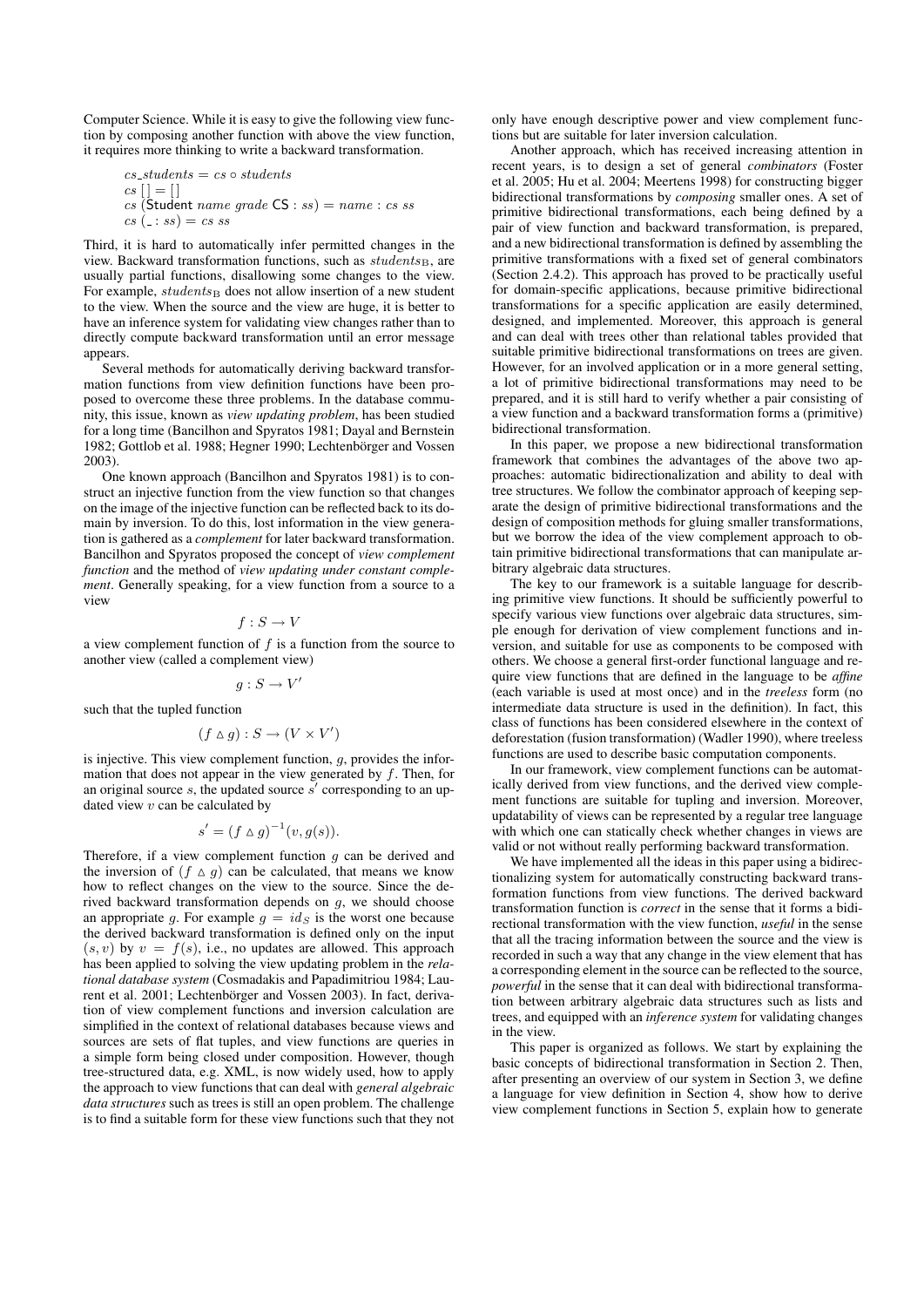backward transformation functions based on tupling and inversion in Section 6, and give an algorithm for updatability check in Section 7. We illustrate the whole bidirectionalization procedure with a concrete example in Section 8. Finally, we discuss related work in Section 9, and conclude the paper and highlight some future directions in Section 10.

For proofs (of all theorems), which are omitted in this paper, please see Matsuda et al. (2007).

## 2. Bidirectional Transformation

In this section, we briefly review notations, the basic concept of bidirectional transformation (i.e., view updating) (Bancilhon and Spyratos 1981; Dayal and Bernstein 1982; Gottlob et al. 1988; Hegner 1990; Lechtenbörger and Vossen 2003; Foster et al. 2005), and the technique of bidirectionalization based on derivation of *view complement functions* (Bancilhon and Spyratos 1981). These will serve as the basis of our approach.

#### 2.1 Notations

Our notations, if not explained, follow Haskell<sup>2</sup>, a functional programming language. For a partial function *f*, we write  $f(x)$  if  $f(x)$  is defined, and write  $\hat{f}(x) = \perp$  otherwise. For a function  $f: X \to Y$  and a function  $g: X \to Z$ , we define a tupled function  $(f \triangle g) : X \longrightarrow (Y \times Z)$  by

$$
(f \triangle g)(x) = (f(x), g(x)).
$$

For a partial function  $f: X \to Y$  and a partial function  $g: X \to Y$ *Y*, we write  $f \subseteq g$  to denote  $\forall x \in X, f(x) \downarrow \Rightarrow f(x) = g(x)$ . Intuitively,  $f \sqsubseteq g$  means that *g* is more widely defined than *f*.

#### 2.2 View Function and Backward Transformation

Let *V* be the set of views and *S* be the set of sources. A total function  $f : S \to V$  that constructs a view from a source is called *view function*. The following is an example of a view function

 $mapfst(Nil)$  = Nil  $mapfst(Cons(Pair(a, b), x)) = Cons(a, mapfst(x))$ 

that maps the source, a list of pairs, to the view, a list that contains all the first components of the pairs in the original list.

A function that translates an update on views to that on sources is called a backward transformation function. An update from *x* to  $x'$  is denoted as  $x \rightarrow x'$ ; e.g., Nil  $\rightarrow$  Cons(A, Nil) represents the update on the view of *mapfst* from Nil to Cons(A*,* Nil). Given a view function  $f : S \to V$ , a *backward transformation function*  $\rho$  :  $(S \times V) \rightarrow S$  of *f* translates  $f(s) \rightarrow v$ , an update on views, to  $s \rightarrow \rho(s, v)$ , an update on sources, while satisfying the property:

$$
\forall s \in S, \forall v \in V, \ \rho(s, v) \downarrow \Rightarrow f(\rho(s, v)) = v.
$$

This property reads that the updated source produced by the backward transformation should not change the view with the view function. In other words, for a source element *s* and  $v = f(s)$ , let *u* be a view update  $v \rightarrow v'$  and  $u'$  a translated source update  $s \mapsto \rho(s, v')$ , then the following diagram commutes.

$$
\begin{array}{c}\nV \xrightarrow{u} V \\
f \downarrow f \\
S \xrightarrow{u'} S\n\end{array}
$$

It might be easier to understand a backward transformation function  $\rho$  :  $(S \times V) \rightarrow S$  as a mapping that accepts an original source and a changed view as input and produces a changed source as the result.

It is worth noting that backward transformation functions are partial:  $\rho(s, v)$  | means that an update on views of  $f(s) \rightarrow v$  is

translated to an update on sources of *s*  $\rightarrow$  *ρ*(*s, v*), and *ρ*(*s, v*) =  $\perp$ means that it prohibits the view update  $f(s) \rightarrow v$ . Moreover, backward transformation functions are not unique, and different definitions give different translation policies. For instance, the following is a backward transformation function of the view function *mapfst*:

$$
\rho(s, v) = \begin{cases} s & \text{if } v = map(st(s) \\ \perp & \text{otherwise,} \end{cases}
$$

which means that any change in the view is ignored and the source remains unchanged.

#### 2.3 Bidirectional Properties

A backward transformation function *ρ* and a view function *f* should satisfy some bidirectional properties to guarantee consistency after bidirectional transformation is carried out. The following properties follow those in the *closed* view updating (Bancilhon and Spyratos 1981; Hegner 1990), where the source is completely hidden from the users when the view is updated.

Let  $s \in S$  and  $v, v' \in V$ . A backward transformation function  $\rho$  :  $(S \times V) \rightarrow S$  and a view function  $f : S \rightarrow V$  should satisfy the following *bidirectional properties*.

ACCEPTABILITY  
\n
$$
\rho(s, f(s)) = s
$$
\nUNDOABILITY  
\n
$$
\rho(s, v) \downarrow \Rightarrow \rho(\rho(s, v), f(s)) = s
$$
\nCOMPOSABILITY  
\n
$$
\rho(s, v) \downarrow \land \rho(\rho(s, v), v') \downarrow \Rightarrow \rho(\rho(s, v), v') = \rho(s, v')
$$

Acceptability means that if there is no change in views there should be no change in sources. Undoability means that all translated updates can be canceled by updates on views. Composability means that the update translation should preserve the compositional structure<sup>3</sup>, and translated results do not depend on the update history.

#### 2.4 Bidirectionalization

*Bidirectionalization* is a program transformation that derives a backward transformation function from a view function such that the two functions satisfy the bidirectional properties. It is very much related to the known *view update problem* in the database community, which discusses how to translate updates on views to updates on sources. We shall review two approaches on which our method is based.

#### 2.4.1 Constant Complement Approach

Bancilhon and Spyratos (1981) proposed a general approach to bidirectionalization called *constant complement view updating*.

**Definition 1** (View Complement Function). A function  $g : S \rightarrow$  $V'$  is said to be a *(view) complement function* to a view function *f* : *S*  $\rightarrow$  *V*, if the tupled function  $\hat{f} \triangle g$  :  $S \rightarrow (V \times V')$  is injective.

Intuitively, a view complement function of a view function provides information that is not visible in the view to a complement view such that information from both views can uniquely determine a source. For example, let *add* be a function defined by  $add(x, y) = x + y$ . Then, the function *fst* defined by  $fst(x, y) = x$ is a view complement function of *add*. Note that the ranges of view function *f* and its complement function *g* can be different. In fact,

<sup>2</sup> Haskell 98 Report: http://www.haskell.org/onlinereport/

<sup>&</sup>lt;sup>3</sup> Note that  $u_1 = f(s) \rightarrow v$  is translated to  $u'_1 = s \rightarrow \rho(s, v), u_2 = v \rightarrow v'$ is translated to  $u'_2 = \rho(s, v) \rightarrow \rho(\rho(s, v), v')$ , and their composition  $u = u_1 \circ u_2 = f(s) \rightarrow v'$  is translated to  $u' = s \rightarrow \rho(s, v') = s \rightarrow \rho(\rho(s, v), v') = u'_1 \circ u'_2$ .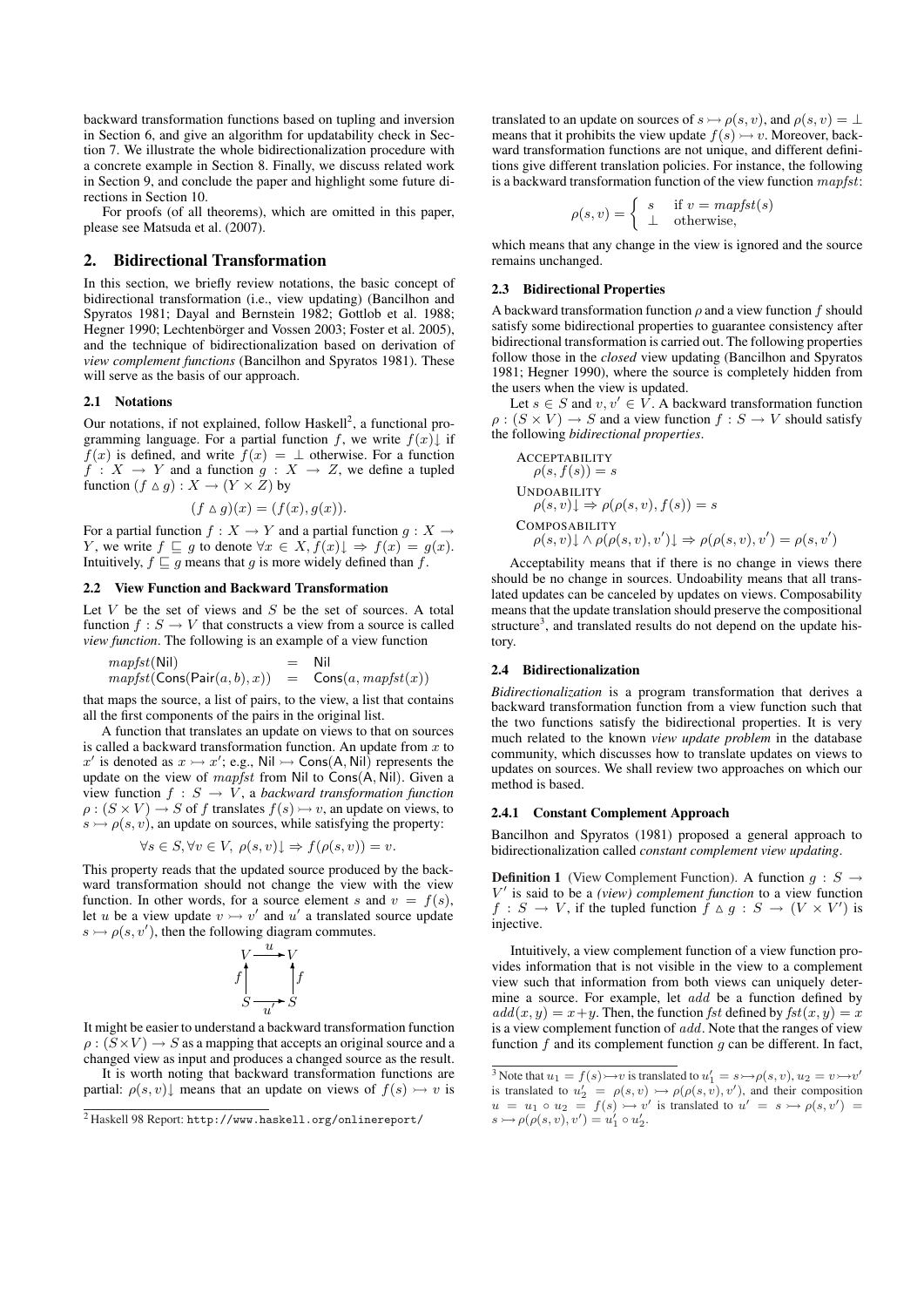the range of the view complement function is unimportant. This gives us freedom in derivation of view complement functions.

Finding a view complement function of a view function amounts to bidirectionalization, provided that inversion of can be calculated out (Bancilhon and Spyratos 1981). If a view complement function exists, a backward transformation function can be obtained by inversion. Let *f* be a view function and *g* be its view complement function. The function  $\text{upd}_{\langle f,g \rangle}$  defined by

$$
\mathsf{upd}_{\langle f,g \rangle}(s,v) = (f \triangle g)^{-1}(v,g(s)) \tag{UPD}
$$

is a backward transformation function and satisfies bidirectional properties. The function  $\text{upd}_{(f,q)}$  may be partial. For example, upd<sub> $\langle mapfst, id \rangle$ </sub> defines the same function as  $\rho$  in Section 2.2, which is defined only on the input  $(s, v)$  by  $v = mapfst(s)$ .

This general bidirectionalization framework has been used to bidirectionalize queries on *relational database system* (Cosmadakis and Papadimitriou 1984; Laurent et al. 2001; Lechtenbörger and Vossen 2003): derivation of view complement functions and inversion calculation is not difficult in this setting because views and sources are tuples and view definition functions are queries with a normal form being closed under composition. It is, however, unclear how to extend this approach to view functions that can deal with *general algebraic data structures* such as trees. In this paper, we intend to solve this problem.

## 2.4.2 Compositional Approach

The compositional approach (Foster et al. 2005; Hu et al. 2004; Meertens 1998) is to derive backward transformation functions based on the compositional structure of view functions. A view function is supposed to be defined by

- *•* a primitive view function, or
- *•* a composition of simpler view functions via several combinators.

The combinators for gluing view functions includes familiar constructs from functional programming languages:

*•* composition: *f ◦ g* defined by

$$
(f \circ g) x = f(g x)
$$

*•* mapping: *map f* defined by

$$
map f[x_1,\ldots,x_n] = [f x_1,\ldots,f x_n]
$$

• product:  $f \times g$  defined by

$$
(f \times g)(x, y) = (f x, g y)
$$

*•* conditional: if *p* then *f* else *g* defined by

(if *p* then *f* else *g*) 
$$
x = \begin{cases} f x, & \text{if } p x \\ g x, & \text{otherwise} \end{cases}
$$

It has been shown (Foster et al. 2005) that if one can prepare backward transformation functions for primitive view functions, one can get backward transformations for view functions that are constructed by primitive view functions and the above combinators for function gluing. The present paper shows how to automatically derive backward transformations for primitive view functions over arbitrary algebraic data structures.

#### 2.5 Better Backward Transformation

Generally, there are many backward transformation functions for a given view function. Recall the constant complement approach to bidirectionalization and the view function *add* in Section 2.4.1. All



Figure 1. System Architecture

functions below are view complement functions of *add*

$$
fst(x, y) = x
$$
  
\n
$$
sub(x, y) = x - y
$$
  
\n
$$
id_{pair}(x, y) = (x, y)
$$

and will lead to the following backward transformation functions based on the approach in Section 2.4.1.

$$
\mathsf{upd}_{(add, fst)}((x, y), v) = (x, v - y)
$$
\n
$$
\mathsf{upd}_{(add, sub)}((x, y), v) = ((v + (x - y))/2, (v - (x - y))/2)
$$
\n
$$
\mathsf{upd}_{(add, id_{pair})}((x, y), v) = (x, y), \text{ if } v = x + y
$$

These backward transformation functions have different updatability: the first two allow any modification of the view, but the last one disallows arbitrary modification of the view because view *v* must be the same as  $x + y$ . Bancilhon and Spyratos (1981) introduce the following preorder, under which smaller view complement functions give more updatability.

**Definition 2** (Collapsing Order). Let  $f : S \to V$ ,  $g : S \to V'$  be functions. The *collapsing order*,  $\preceq$ , is a preorder defined by

$$
f \preceq g \iff \forall s, s' \in S, g(s) = g(s') \Rightarrow f(s) = f(s').
$$

Order  $f \precsim g$  means that, with respect to the results of mappings,  $f$ collapses input more than *g*. Hence, all elements in the input collapse into one in the result by the minimal functions, i.e., constant functions, and nothing collapses by the maximal functions, i.e., the injective functions. For the above examples, *idpair* is greater than the others because it keeps the values of the input. The functions *fst* and *sub* are not comparable.

Note that a complement view keeps information that does not appear in the view, and that the backward transformation function derived from the view complement function should forbid any change in the information that the complement has kept. So, a smaller view complement function gives a better backward transformation function because it keeps less information. Formally, we have the following theorem (Bancilhon and Spyratos 1981).

**Theorem 1.** Let  $f : S \to V$  be a view function, and  $g_1 : S \to V'$ and  $g_2 : S \to V^h$  be two complement functions of  $\overline{f}$ . If  $g_1 \precsim g_2$ , then

 $\bigcup$ upd<sub> $\langle f, g_2 \rangle$ </sub>  $\ssubseteq$  upd<sub> $\langle f, g_1 \rangle$ </sub>

holds.

## 3. An Overview

Before we discuss the details of our new approach to bidirectionalization, we present an overview of our system, explaining its architecture and relation with the later sections and illustrating with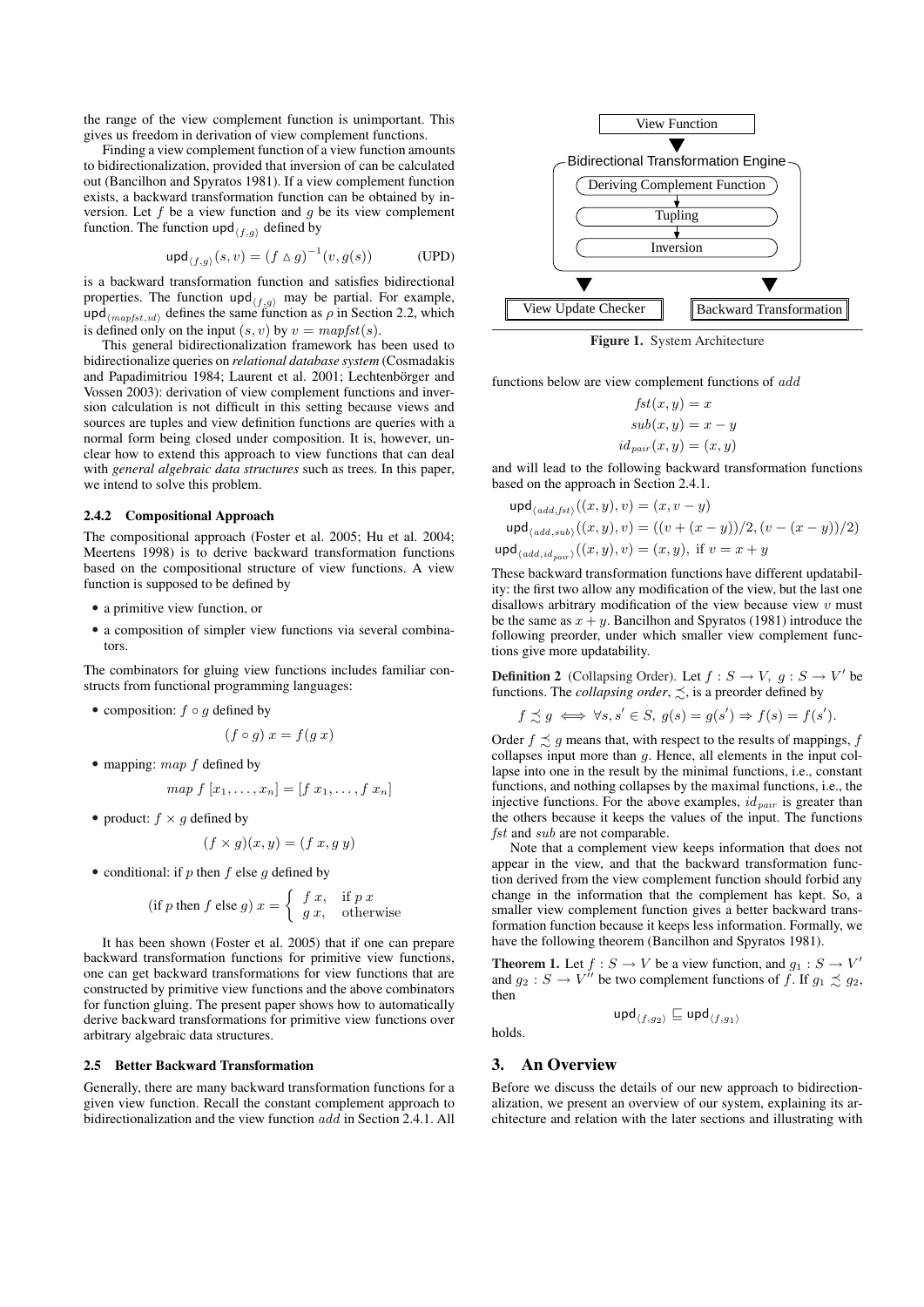an example how it derives backward transformation functions from view functions that manipulate arbitrary algebraic data structures, including trees.

Figure 1 shows the architecture of our bidirectionalization system. The input to our system is a view function. The output consists of a backward transformation function and a checker that validates changes in the view. A change in the view is said to be *valid* if it can be reflected back to the source by the backward transformation function. The core part is the bidirectional transformation engine mapping from the input to the output.

#### 3.1 View Function

Views are generated by application of view functions to sources. View functions are defined in a compositional way like

$$
f = (f_1 \circ f_2) \times map \; f_3.
$$

More precisely, a view function is a combination of primitive view functions and the gluing combinators, which were explained in Section 2.4.2.

Each primitive function is in the *affine, treeless* form defined by a constructor-based first-order functional language with pattern matching (Section 4). The patterns and constructors in the language make it easy to code primitive view functions from one algebraic data structure to another. As a simple example, consider generation of a view of a list from two lists by appending them together. This view function can be defined in our language as follows.

$$
append(Nil, y)
$$
  $\hat{=}$   $y$   
append(Cons $(a, x), y$ )  $\hat{=}$  Cons $(a, append(x, y))$ 

It decomposes the data by pattern matching and constructs new data by data constructors.

#### 3.2 Bidirectional Transformation Engine

Since our view functions are compositional, our bidirectionalization basically consists of two parts:

- bidirectionalizing primitive view functions, and
- *•* bidirectionalizing the gluing view functions combinators.

Given that bidirectionalization of combinators has been well studied (Foster et al. 2005; Hu et al. 2004), we will focus on bidirectionalization of primitive view functions, though the whole system should combine the two.

#### 3.2.1 Deriving View Complement Functions

Our system starts by automatically deriving a *small* (with respect to the collapsing order in Definition 2) view complement function for a given view function so that tupling the two functions gives an injective function (Section 5). For example, a view complement function automatically derived by our system for *append* is as follows.

$$
append^c(\text{Nil}, y) \triangleq B_1
$$
  
append<sup>c</sup>(\text{Cons}(a, x), y)  $\hat{=} B_2$ (append<sup>c</sup>(x, y))

In this definition,  $B_1$  and  $B_2$  are data constructors automatically generated by the system. A close look at the definition reveals that the derived view complement function actually computes the length of the first argument. One can easily verify that although *append* is non-injective, tupling *append* and *append*<sup>c</sup>, *append*  $\Delta$  *append*<sup>c</sup>, is injective.

#### 3.2.2 Deriving Backward Transformation Functions by Tupling and Inversion

After obtaining the view complement function, our system generates a backward transformation function based on two program transformations, tupling and inversion, based on the constant complement approach to bidirectionalization (Section 6).

For the example *append*, our system first automatically derives the following definition for the tupled function  $append^{\triangle}$ ,  $append\triangle$  $append<sup>c</sup>$ .

$$
\begin{array}{ll}\n\text{append}^{\triangle}(\mathsf{Nil},y) & \triangleq (y,\mathsf{B}_1) \\
\text{append}^{\triangle}(\mathsf{Cons}(a,x),y) & \triangleq (\mathsf{Cons}(a,s),\mathsf{B}_2(t)) \\
\text{where } (s,t) \triangleq append^{\triangle}(x,y)\n\end{array}
$$

Then, it derives the following inverse of the tupled function.

$$
\begin{array}{ll}\n(\text{append}^{\Delta})^{-1}(y, \mathsf{B}_1) & \hat{=} (\mathsf{Nil}, y) \\
(\text{append}^{\Delta})^{-1}(\mathsf{Cons}(a, s), \mathsf{B}_2(t)) & \hat{=} (\mathsf{Cons}(a, x), y) \\
& \mathbf{where} \ (x, y) \hat{=} (\text{append}^{\Delta})^{-1}(s, t)\n\end{array}
$$

Finally, it applies Equation (UPD) in Section 2.4.1 and produces the following backward transformation function.

$$
\mathsf{upd}_{\langle append, append^c \rangle}(s,v) \mathrel{\hat{=}} (append^{\triangle})^{-1}(v, append^c(s))
$$

To see what the derived backward transformation function actually is, let us rename  $\text{upd}_{\langle append, append^c \rangle}$  to  $append_B$ . Applying the fusion transformation (Wadler 1990) can yield the following definition.

$$
\begin{array}{ll}\n\text{append}_{\text{B}}((\text{Nil},y),v) & \hat{=} (\text{Nil},v) \\
\text{append}_{\text{B}}((\text{Cons}(a,x),y),\text{Cons}(b,v)) & \hat{=} (\text{Cons}(b,s),t) \\
\text{where } (s,t) \hat{=} \text{ append}_{\text{B}}((x,y),v)\n\end{array}
$$

That is,  $append_B$  is such a function, accepting the original source  $(x, y)$  and a new view *v* and returning a new source  $(x^7, y^7)$ , where  $x'$  is the first *n* elements of *v* and  $y'$  is the rest. Here, *n* is the length of *x*.

#### 3.2.3 Generating View Update Checker

As seen in the above example, a derived backward transformation function may be partial: function  $append_B$  is defined only if the length of the updated view is not less than the length of the first list in the original source. Therefore, the backward transformation will fail if an updated view does not fall in its domain.

Our system automatically generates from a given view function, together with the original source, a view update checker, represented by a tree automaton, which can check whether an update on the view is valid or not. Section 7 explains in detail how to generate view update checkers, including a generated automaton for the example *append* in this section.

#### 4. View Definition Language

In this section, we introduce our language, VDL, for defining view functions. It is a first-order functional programming language that is similar to Wadler's language for defining basic functions for fusion (Wadler 1990).

#### 4.1 The Language VDL

The syntax and semantics<sup>4</sup> of the language is given in Figure 2. A program of our language consists of a set of function definitions, and each function is defined by several *rules* of the form

$$
f(p_1,\ldots,p_n)\hat{=} e.
$$

To simplify our presentation, we assume that there is no overlap among rules of the same function, i.e., no two patterns in the lefthand side overlap.

There are two important syntactic restrictions on each rule declaration.

<sup>4</sup> Note that VDL has the call-by-value semantics, where values are expressions that consists of only constructor symbols in *C*.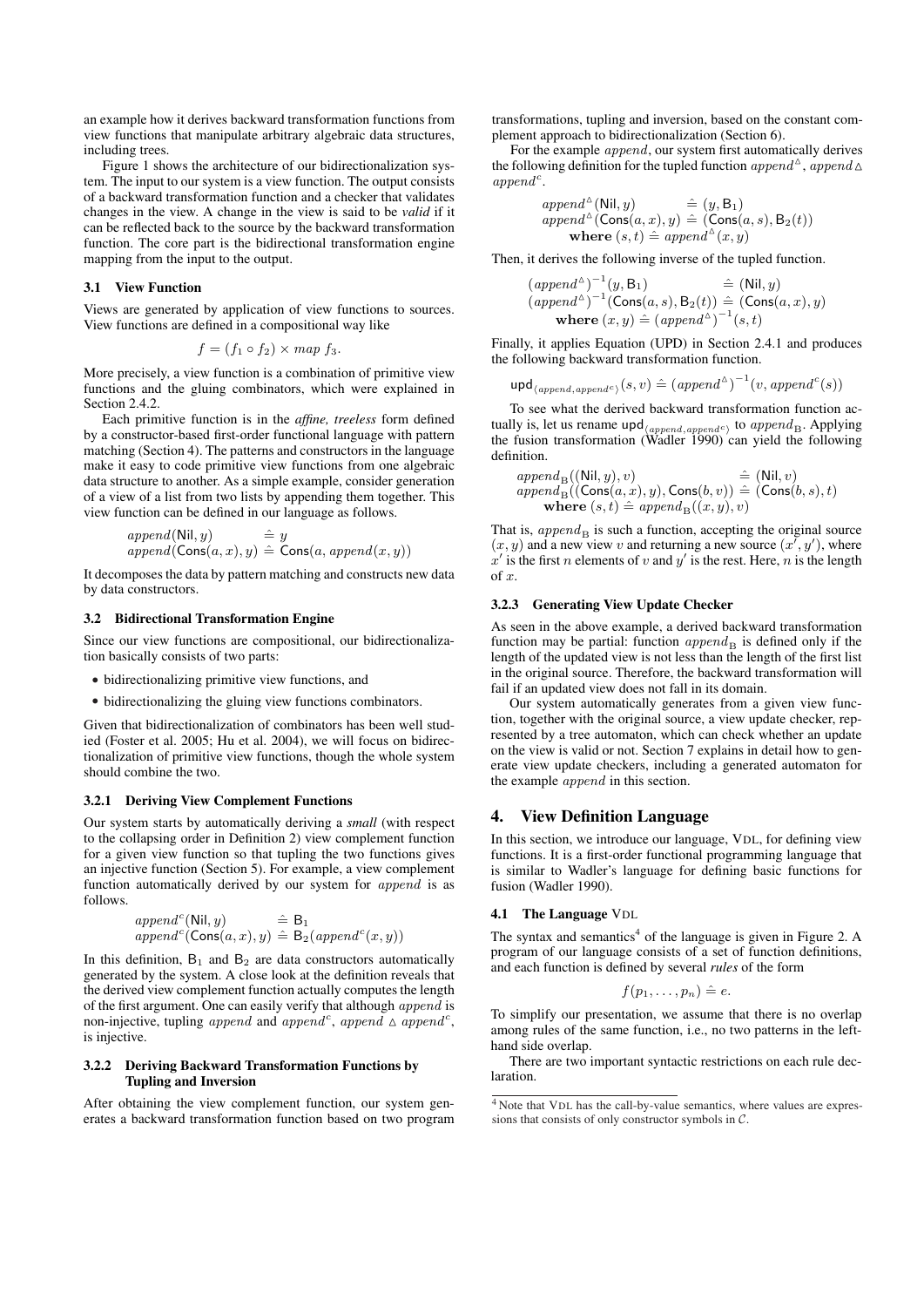| Syntax:                                                                                                         |                         |
|-----------------------------------------------------------------------------------------------------------------|-------------------------|
| $rule \ :: = f(p_1, \ldots, p_n) \doteq e$                                                                      | constructor pattern     |
| $p \ :: = C(p_1, \ldots, p_n)$                                                                                  | constructor pattern     |
| $e \ :: = C(e_1, \ldots, e_n)$                                                                                  | constructor application |
| $f(x_1, \ldots, x_n)$                                                                                           | function call           |
| $x$                                                                                                             | variable                |
| where $C \in C$ and $f \in \mathcal{F}$ are of arity <i>n</i> , and $x \in \mathcal{X}$ .                       |                         |
| Operational Semantics:                                                                                          |                         |
| $(Con) \frac{e_1 \Downarrow v_1 \cdots e_n \Downarrow v_n}{C(e_1, \ldots, e_n) \Downarrow C(v_1, \ldots, v_n)}$ |                         |
| $f(p_1, \ldots, p_n \theta) = f(v_1, \ldots, v_n) \quad \theta \theta \Downarrow u$                             |                         |
| $f(v_1, \ldots, v_n) \Downarrow u$                                                                              |                         |

where "*eθ*" denotes the expression that is obtained by replacing any variable *x* in *e* with the value  $\theta(x)$ , and  $v_1, \ldots, v_n$  denotes values: values are expressions that consist only of constructor symbols in *C*.

Figure 2. View Definition Language

- *•* The expression, *e*, of a rule is in a *treeless* form (Wadler 1990), i.e., a function call, which may appear inside a constructor application but never appears inside another function call. It can be seen in Figure 2 that each argument to a function call is a variable instead of an expression. This restriction ensures no intermediate data structure in *e*.
- *•* Variable occurrences in a rule are *affine*, i.e., every variable in the left-hand side of a rule occurs at most once in the corresponding right-hand side. This restriction ensures that there is no duplication of data.

These two syntactic restrictions play an important role in our automatic bidirectionalization framework, simplifying the generation of a view complement function from a view function written in VDL.

Though restricted, this language is sufficiently powerful to describe many interesting view functions. It is not difficult to see that the view functions we have seen so far, such as *students*, *mapfst*, and *append*, can be coded in VDL with slight syntactic modification. In the following, we give more examples of view functions in VDL.

Example 1 (Identity View Function). The simplest view function is the identity function, which creates a view that is the same as its source. It can be defined in VDL as follows.

$$
id(x) \doteq x
$$

Example 2 (Projection View Functions). The projection view functions are useful for selecting a component from the source. They can be defined in VDL as follows.

$$
\begin{array}{c} \mathit{fst}(x,y) \;\mathrel{\hat{=}}\; x \\ \mathit{snd}(x,y) \;\mathrel{\hat{=}}\; y \end{array}
$$

Example 3 (Constant View Functions). A constant view function is useful for creating a view that is independent of its source. An example of the constant view function is defined in VDL as follows.

$$
nil(x)\mathrel{\hat{=}}\mathsf{Nil}
$$

Example 4 (Recursive View Functions on Natural Numbers). Many view functions are defined recursively by traversing over data structures. For example, the view function for addition of two natural numbers is defined by

$$
add(\mathsf{Z}, y) \stackrel{\scriptscriptstyle\triangle}{=} yadd(\mathsf{S}(x), y) \stackrel{\scriptscriptstyle\triangle}{=} \mathsf{S}(add(x, y)).
$$

As in Haskell, we use a symbol starting with an uppercase letter to denote a constructor and a symbol starting with a lowercase letter to denote a function or a variable. Function *add* is defined by traversing over one data structure in the source, while the following function, *max* , for computing the maximum of two natural numbers is defined by simultaneously traversing over two data structures in the source.

$$
max(\mathsf{Z},y) \qquad \hat{=} \, y \nmax(\mathsf{S}(x),\mathsf{Z}) \qquad \hat{=} \, \mathsf{S}(x) \nmax(\mathsf{S}(x),\mathsf{S}(y)) \hat{=} \, \mathsf{S}(max(x,y))
$$

Example 5 (Recursive View Functions on Lists and Trees). Our language can be used to define view functions on various data structures such as lists and trees. As a view function on lists, the function *zip* for zipping two lists is defined below.

$$
zip(Nil, y) \n\hat{=} Nil\n\begin{array}{ll}\n\hat{zip}(\textsf{Cons}(a, x), \textsf{Nil}) & \hat{=} Nil \\
\hat{zip}(\textsf{Cons}(a, x), \textsf{Cons}(b, y)) & \hat{=} \textsf{Cons}(\textsf{Pair}(a, b), \hat{zip}(x, y))\n\end{array}
$$

As a view function on trees, the function for flipping a binary tree is defined below.

$$
\begin{array}{ll}\mathit{flip}(\mathsf{Leaf}) & \hat{=} \; \mathsf{Leaf} \\ \mathit{flip}(\mathsf{Node}(n,l,r)) \, \hat{=} \; \mathsf{Node}(n,\mathit{flip}(r),\mathit{flip}(l)) \end{array}
$$

#### 4.2 Notations for Manipulating Programs in VDL

In the rest of this paper, we will discuss several program transformations and prove important properties for them. To do this, we give a more formal definition of our programs in VDL, and prepare some notations and functions for later program manipulation.

Formally, a program  $P$  in our language VDL is a 4-tuple  $(R, \mathcal{F}, \mathcal{C}, \mathcal{X})$  where

- *• R* is a set of rules (see Figure 2),
- *• F* is a set of *function symbols* with associated arities,
- *• C* is a set of *constructor symbols* with associated arities, and
- *• X* is a set of *variables*

such that all sets are pairwise disjoint. We call an expression generated only by constructor symbols in *C* a *value* or a *tree value* and use  $T_c$  to denote the set of all values.

A *substitution* is a mapping  $\theta$  :  $\mathcal{X} \rightarrow \mathcal{T}_{\mathcal{C}}$  that assigns to a variable a value. We denote by *eθ* an expression obtained by replacing each variable  $x$  in  $e$  with a tree  $\theta(x)$ .

As discussed before, we do not allow rule overlapping in *R*. Formally, *R* is *non-overlapping* if for any two distinct rules

$$
f(p_1, \ldots, p_n) \hat{=} e
$$
  

$$
f(p'_1, \ldots, p'_n) \hat{=} e'
$$

there is no substitution  $\theta$  satisfying  $(p_1, \ldots, p_n)\theta = (p'_1, \ldots, p'_n)\theta$ . We sometimes use vector notations  $\vec{e}$  to denote sequence

 $e_1, \ldots, e_n$  when the length of sequence *n* is not concerned. For  $\text{example, a rule } f(p_1, \ldots, p_n) \triangleq e \text{ is denoted as } f(\vec{p}) \triangleq e.$ 

For a rule  $r$ , we write  $\text{Vars}(r)$  to denote the set of all variables occurring in  $r$ , UsedVars $(r)$  the set of all variables occurring in the right-hand side of *r*, and  $\textsf{LossVar}(r) = \textsf{Vars}(r) \setminus \textsf{UsedVars}(r)$ .

To prove the properties of programs, we sometimes need to distinguish function symbols from their meanings. We denote the semantics of *f* by  $[[f]]_P$ . Under the operational semantics of VDL, shown in Figure 2, a program P yields a partial function  $\llbracket f \rrbracket_P$  :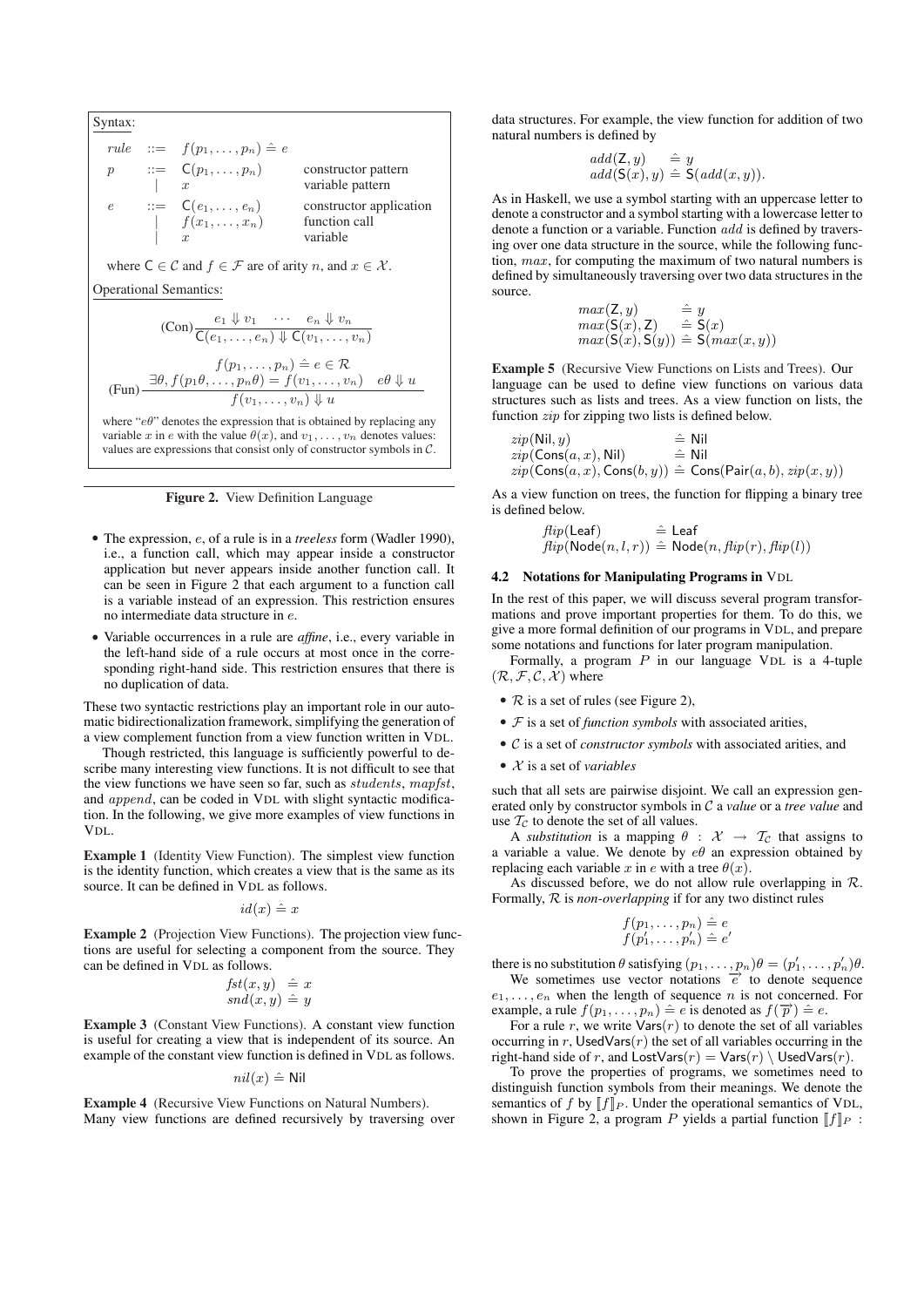$(T_C \times \cdots \times T_C) \rightarrow T_C$  for each function symbol  $f \in \mathcal{F}$ :

$$
\llbracket f \rrbracket_P(v_1,\ldots,v_n) = \begin{cases} v & \text{if } f(v_1,\ldots,v_n) \Downarrow v, \\ \bot & \text{otherwise.} \end{cases}
$$

Note that when it is clear from the context,  $\llbracket f \rrbracket_P$  is sometimes simply written as  $\llbracket f \rrbracket$  or even *f*.

We add two semantic restrictions to VDL to avoid pathological situations in the proofs of the properties of programs written in VDL. First, a set of constructors *C* contains at least two constructors and one is zero-arity. Second, VDL does not contain functions that are undefined everywhere. For example, the following function *f* is undefined everywhere.

$$
f(x) \mathrel{\hat{=}} f(x)
$$

## 5. Deriving View Complement Functions

We shall develop algorithms for derivation of view complement functions from view functions so that tupling them gives an injective function. Compared to the algorithms in Cosmadakis and Papadimitriou (1984), Laurent et al. (2001) and Lechtenbörger and Vossen (2003), our algorithms are capable of dealing with functions on tree data structures. We start with a direct algorithm, and then improve it with a minimizing procedure with injectivity and range analysis.

#### 5.1 A Direct Solution

For a given view function  $f : S \to V$ , to derive its complement function  $g : S \to V'$ , we should be clear about where the noninjectivity of *f* comes from. Recall that a complement function *g* of *f* is a function that makes the tupled function  $(f \triangle g) : S \rightarrow$  $(V \times V')$  *injective*. So, if *f* is injective, its complement function *g* can be an arbitrary function from  $S$  to  $V'$  (of course, updatability of the backward transformation depends on which *g* to choose). If *f* is non-injective, *g* should return different values for any distinct arguments  $x, y \in S$  such that  $f(x) = f(y)$ .

Syntactically, there are basically two possible cases for a view function to be non-injective:

- 1. Some variables on the left-hand side of a rule disappear in the corresponding right-hand side. For example, function  $fst(x, y) \triangleq x$  is non-injective.
- 2. The ranges of two right-hand sides of a view function overlap. For example, the following *f* is obviously non-injective:

$$
f(\mathsf{A}) \doteq \mathsf{A} \qquad f(\mathsf{B}) \doteq \mathsf{A}.
$$

Using this observation, we give an algorithm to derive a complement function of a view function.

Below, we use the context notation. A *context K* is a tree value containing special holes  $\square_1, \ldots, \square_n$  and we denote by  $K[e_1, \ldots, e_n]$  an expression obtained by replacing  $\Box_i$  with  $e_i$ for each  $i$  in  $\{1, \ldots, n\}$ . Any expression in treeless form can always be separated as a context, function calls and variables as  $K[f_1(\overrightarrow{x_1}), \ldots, f_n(\overrightarrow{x_n}), \overrightarrow{x}].$ 

Algorithm 1 (Derivation of Complement Function:  $ALG_c$ ).

**Input:** A program 
$$
P = (\mathcal{R}, \mathcal{F}, \mathcal{C}, \mathcal{X})
$$
 for view functions.  
**Output:** A program  $P^c$  for view complement functions.

Procedure:

1. For each rule 
$$
r \in \mathcal{R}
$$

$$
r = f(\overrightarrow{p}) \hat{=} K[f_1(\overrightarrow{x_1}), \ldots, f_n(\overrightarrow{x_n}), \overrightarrow{x}]
$$

construct a rule

*r*

$$
x^c = f^c(\vec{p}) \hat{=} B_r(f_1^c(\vec{x_1}), \ldots, f_n^c(\vec{x_n}), \vec{y})
$$

where  $\{\overrightarrow{y}\}$  = LostVars(*r*) and B<sub>*r*</sub> is a fresh constructor, and  $f^c, f_1^c, \ldots, f_n^c \notin \mathcal{F}$  are function symbols corresponding to  $f, f_1, \ldots, f_n$  respectively.

2. Create a program as follows.

$$
P^c = (\{r^c \mid r \in \mathcal{R}\}, \{f^c \mid f \in \mathcal{F}\}, \{B_r \mid r \in \mathcal{R}\} \cup \mathcal{C}, \mathcal{X}).\square
$$

**Theorem 2** (Soundness of  $ALG_c$ ). Let  $P = (\mathcal{R}, \mathcal{F}, \mathcal{C}, \mathcal{X})$  be a program and  $P^c = (\mathcal{R}^c, \mathcal{F}^c, \mathcal{C}^c, \mathcal{X}^c)$  the derived program by  $\mathcal{ALG}_c$ . Then, for every function symbol  $f \in \mathcal{F}$ ,  $[f^c]$  is a complement function of  $\llbracket f \rrbracket$ .

Note that by  $ALG_c$ , a function is defined if and only if its complement function is defined, i.e.,  $f(\vec{v}) \downarrow$  if and only if  $f^c(\vec{v}) \downarrow$ .

Example 6. Consider function *fst* defined by

$$
fst(x, y) \doteq x.
$$

In this definition, the second argument, *y*, is discarded. Algorithm  $ACG_c$  derives the rule

$$
fst^{c}(x, y) \hat{=} B_{1}(y).
$$

Here,  $B_1$  is the newly-introduced constructor for the first rule. Later, we use the constructor  $B_i$  for the *i*th rule. That is, function *fst <sup>c</sup>* "complements" lost value "*y*" in the definition of *fst*.

Example 7. Consider the function *add* defined in Example 4. In this definition, all variables are preserved from the left-hand side to the right-hand side of each rule. Algorithm  $ALG_c$  derives the following two rules.

$$
add^c(Z, y) \hat{=} B_1
$$
  

$$
add^c(S(x), y) \hat{=} B_2(add^c(x, y))
$$

This function  $add^c$  actually returns the information of the first argument.

Example 8. Consider the function *max* defined in Example 4. Algorithm  $ALG_c$  derives the following three rules.

$$
maxc(Z, y) \hat{=} B_1maxc(S(x), Z) \hat{=} B_2maxc(S(x), S(y)) \hat{=} B_3(maxc(x, y))
$$

This complement function is basically equivalent, with respect to the collapsing order, to the following function, *minle*, which returns the minimum of arguments and a boolean value indicating whether the first argument is "less than or equal" to the second.

$$
minle(x, y) = \begin{cases} (x, 1) & \text{if } x \le y \\ (y, 0) & \text{if } x > y \end{cases}
$$

In general, there can be infinitely many complement functions for a given view function. Ideally, we want to obtain a complement function that is minimal with respect to the collapsing order. The function,  $fst^c$ , derived by  $\mathcal{ALG}_c$  is a minimal complement of  $fst$ , but a complement function derived by  $A\mathcal{LG}_c$  is not always a minimal one. Next we will consider how to obtain smaller complement functions.

#### 5.2 Making it Smaller

Algorithm  $ALG_c$  does not always return a minimal complement function. For example, consider the following function *not*.

$$
not(\text{True}) \triangleq \text{False} \quad not(\text{False}) \triangleq \text{True}
$$

Since the function *not* is injective, a minimal complement of this function can be any constant function. But Algorithm  $ALG_c$  derives the rules

$$
\mathit{not}^c(\mathsf{True}) \mathrel{\hat=} B_1 \quad \mathit{not}^c(\mathsf{False}) \mathrel{\hat=} B_2
$$

which is obviously not a constant function.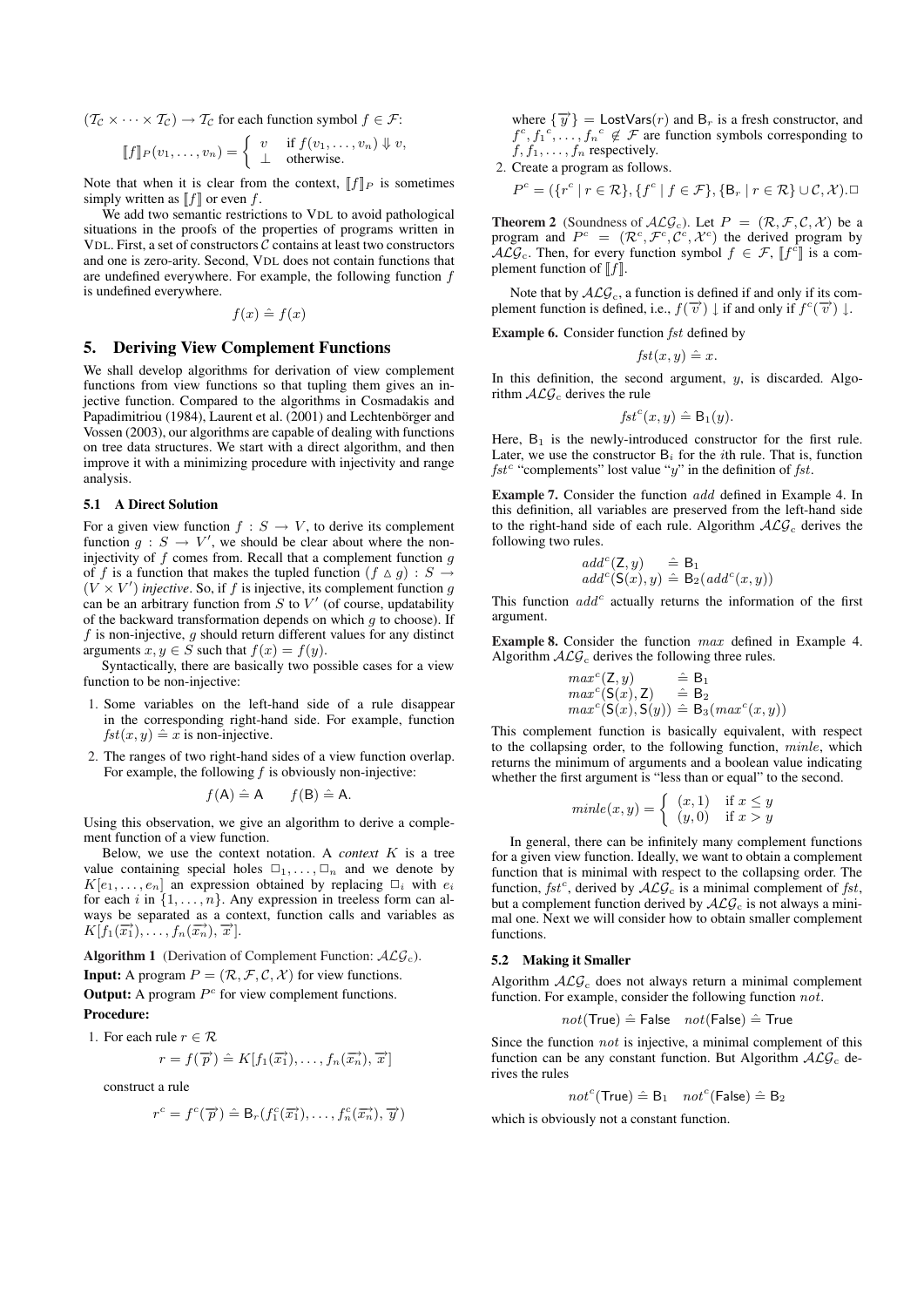To derive smaller complement functions, we improve Algorithm *ALG*<sup>c</sup> by *analyzing injectivity* of function, and *calculating ranges* of the right-hand-side expressions. These two kinds of analysis are useful to minimize complement functions for the following reasons:

- 1. If the input function is recognized to be injective, we should return a constant function. This requires determination of the injectivity of a function. Fortunately, this is decidable in VDL. In the next subsection, we present an algorithm to determine injectivity.
- 2. Let *e* be an expression that may contain free variables. By *the range of an expression e*, we mean the set of evaluated values of all possible ground instances of *e*, i.e., the set defined by

Range
$$
(e)
$$
 = { $v$  |  $\exists \theta : \mathcal{X} \rightarrow \mathcal{T}_c$ ,  $e\theta \Downarrow v$  }.

Suppose that we have two rules

$$
f(\mathsf{C}_1(x)) \ \hat{=}\ e_1 \quad f(\mathsf{C}_2(x)) \ \hat{=}\ e_2.
$$

- If the ranges of  $e_1$  and  $e_2$  do not overlap,  $f^c(\mathsf{C}_1(x))$  and  $f^c(\mathsf{C}_2(x))$  can be safely collapsed to the same value for some input, and hence  $\llbracket f^c \rrbracket$  becomes smaller. In Section 5.2.2 we present an algorithm to calculate the range of an expression by using a tree automaton.
- 3. In addition to the above, the range analysis is helpful to remove unnecessary unary constructors. For example, let *f* be a view function and  $f^c$  be its complement function.

$$
f(\mathsf{C}_1(x)) \doteq \mathsf{D}_1(f(x)) \quad f(\mathsf{C}_2) \doteq \mathsf{D}_2 \quad f(\mathsf{C}_3) \doteq \mathsf{D}_2
$$

 $f^{c}(\mathsf{C}_1(x)) \triangleq \mathsf{B}_1(f^{c}(x))$   $f^{c}(\mathsf{C}_2) \triangleq \mathsf{B}_2$   $f^{c}(\mathsf{C}_3) \triangleq \mathsf{B}_3$ The unary constructor,  $B_1$ , can be removed if the ranges of  $D_1(f(x))$  and  $D_2$  do not overlap. This is because the ranges of right-hand-side expressions of tupled function  $(f \triangle f^c)$  do not overlap if for any two rules  $r_1, r_2$  of  $f$  either the ranges of right-hand-side expressions of  $r_1, r_2$  or  $r_1^c, r_2^c$  do not overlap. The obtained complement function defined as

$$
f^c(\mathsf{C}_1(x)) \doteq f^c(x) \quad f^c(\mathsf{C}_2) \doteq \mathsf{B}_2 \quad f^c(\mathsf{C}_3) \doteq \mathsf{B}_3
$$

is smaller than the original complement function.

## 5.2.1 Injectivity Analysis

We present an algorithm that determines the injectivity of a function. The algorithm consists of three major steps. In every step, the algorithm marks functions if they are non-injective and otherwise proceeds to other steps. All functions unmarked at the end are injective.

Algorithm 2 (Injectivity Checking:  $A\mathcal{LG}_i$ ).

**Input:** A program  $P = (\mathcal{R}, \mathcal{F}, \mathcal{C}, \mathcal{X})$  for view functions.

**Output:** For each function  $f \in \mathcal{F}$ , "*f* is injective" or "*f* is noninjective".

#### Procedure:

- 1. Mark those functions that have a rule discarding variables.
- 2. Mark those functions whose ranges of right-hand sides of two distinct rules overlap.
- 3. Repeat

Mark those functions that call marked functions. Until no marking can be done.

4. Return "*f* is non-injective" if *f* is marked, otherwise return "*f* is injective".  $\Box$ 

Theorem 3 (Soundness and Completeness of  $ALG_i$ ). For every function symbol  $f \in \mathcal{F}$ ,  $\mathcal{ALG}_i$  returns "*f* is injective" if and only if  $\llbracket f \rrbracket$  is an injective function.

#### 5.2.2 Range Analysis

For every expression occurring in a program, we can construct an automaton that accepts exactly the trees in the range of the expression. Our idea was based on the existing result that the image of a linear tree transducer is a regular tree language (Engelfriet 1975).

Let  $P = (\mathcal{R}, \mathcal{F}, \mathcal{C}, \mathcal{X})$  be a program and  $\mathcal{E}$  be a set of expressions occurring in  $\mathcal{R}$ . For an expression  $e \in \mathcal{E}$ , we construct a nondeterministic (bottom-up) finite tree automaton *A<sup>e</sup>* over *C*. This automaton is a tuple  $(Q, C, \{q_e\}, \Delta)$  with a set of states  $Q$ , a set of constructors  $C$ , the unique final state  $q_e$ , and a set of transition rules ∆ where

- *•*  $Q = \{q_f | f \in \mathcal{F}\}\cup\{q_{e'} | e' \in \mathcal{E}\}\cup\{q_*\}$
- *•* ∆ consists of
	- $q_* \to q_{e'}$  with  $e' = x \in \mathcal{E}$  and  $x \in \mathcal{X}$ ,
	- $q_f \rightarrow q_{e'}$  with  $e' = f(\dots) \in \mathcal{E}$  and  $f \in \mathcal{F}$ ,
	- $C(q_{e_1}, \ldots, q_{e_n}) \to q_{e'}$  with  $e' = C(e_1, \ldots, e_n) \in \mathcal{E}$ ,
	- $q_{e'} \rightarrow q_f$  for  $f(\dots) \triangleq e' \in \mathcal{R}$  and
	- $\mathsf{C}(q_*, \ldots, q_*) \to q_*$  with  $\mathsf{C} \in \mathcal{C}$ .

The following lemma states that automaton  $A_e$  exactly accepts the trees in the range of *e*.

**Lemma 1** (The Range of Expressions). Let  $P = (\mathcal{R}, \mathcal{F}, \mathcal{C}, \mathcal{X})$  be a program. For each expression *e* occurring in *P*, a tree *t* is in the range of *e* if and only if the tree automaton, *Ae*, accepts *t*.

The ranges of two expressions  $e$  and  $e'$  overlap if and only if the language accepted by the intersection of two tree automata  $A_e$  and  $A_{e}$ <sup>*i*</sup> is not empty. Since finite tree automata are closed under intersection and the emptiness of a finite tree automaton is decidable (Comon et al. 1997), we have the following corollary.

**Corollary 1.** For a program  $P = (\mathcal{R}, \mathcal{F}, \mathcal{C}, \mathcal{X})$ , whether the ranges of two expressions in  $R$  overlap or not is decidable.

#### 5.2.3 Deriving Smaller Complement Functions

With injectivity and range analysis, we can improve Algorithm  $ALG<sub>c</sub>$ and derive smaller complement functions. We change three parts in the original algorithm. First, we remove  $f^c(\ldots)$  for every injective function *f* from arguments of B in  $ALG_c$  in the construction of the complement, because a complement function of any injective function is a constant function and can be ignored. Second, we use the same constructor for those rules of  $f^c$  when the ranges of the right-hand-side expressions of these rules do not overlap. Third, we remove a unary constructor from a rule for  $f^c$ , if the range of the right-hand-side expression of the corresponding rule of *f* does not overlap with the ranges of other rules of *f*.

As a preprocessing step, we calculate a partition of  $\mathcal{R} = \mathcal{R}_1 \oplus \mathcal{R}_2$  $\cdots \oplus \mathcal{R}_k$  such that for each rule subset  $\mathcal{R}_i$  the following hold.

- For all  $r, r' \in \mathcal{R}_i$ , *r* and  $r'$  define the same function.
- For all  $r, r' \in \mathcal{R}_i$ , the sum of non-injective functions and lost variables in both rules are the same.
- For all  $r, r' \in \mathcal{R}_i$ , the ranges of the right-hand-side expressions of  $r$  and  $r'$  do not overlap.

Algorithm 3 (Improvement of  $\mathcal{ALG}_{c}: \mathcal{ALG}_{sc}$ ).

**Input:** A program  $P = (\mathcal{R}, \mathcal{F}, \mathcal{C}, \mathcal{X})$  for view functions and a partition of  $\mathcal{R} = \mathcal{R}_1 \uplus \cdots \uplus \mathcal{R}_k$ .

**Output:** A program  $P^c$  for view complement functions.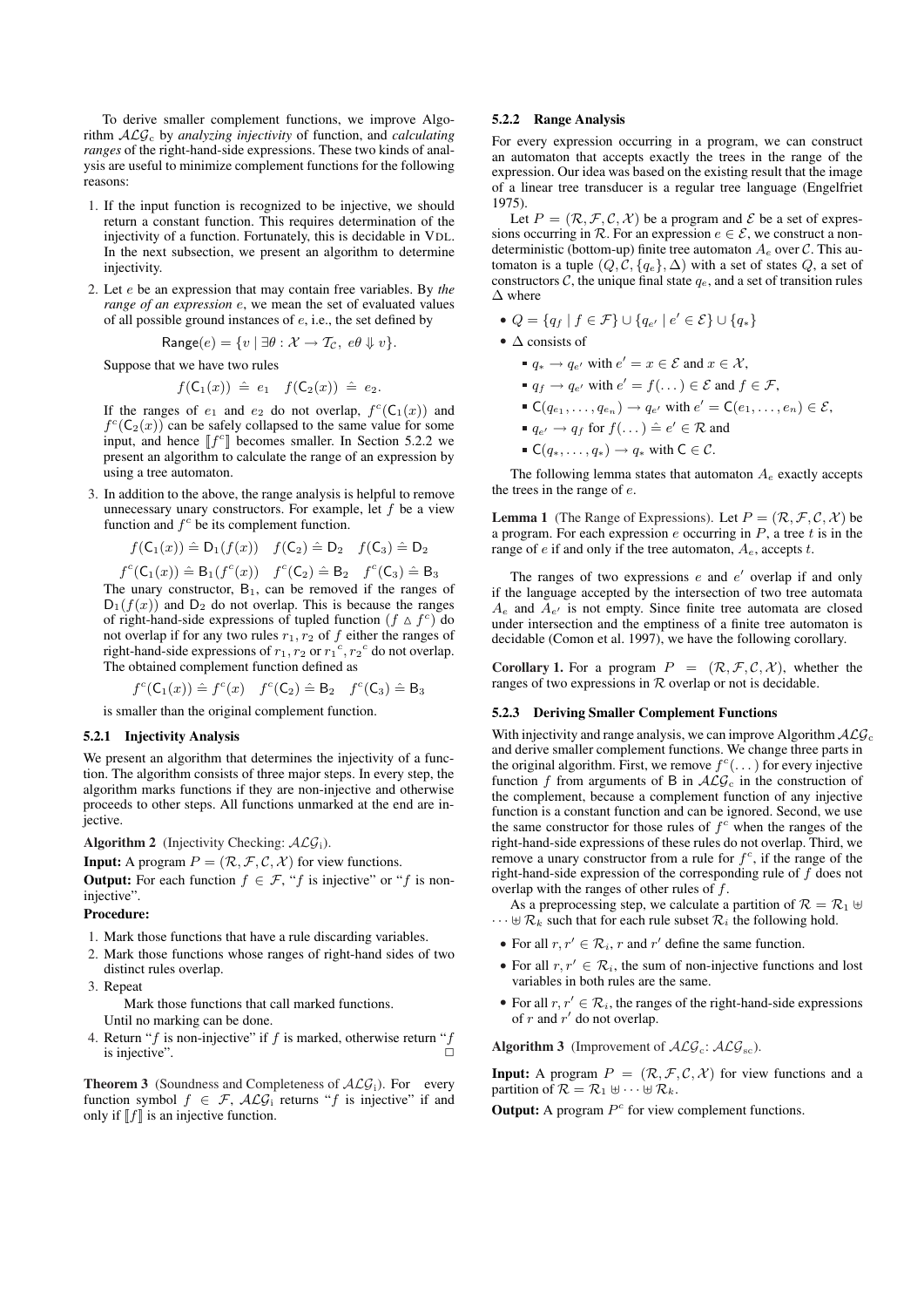#### Procedure:

For each rule *r* for defining  $f \in \mathcal{F}$ :

$$
r = f(\overrightarrow{p}) \triangleq K[f_1(\overrightarrow{x_1}), \ldots, f_n(\overrightarrow{x_n}), \overrightarrow{x}] \in \mathcal{R}_j
$$

do the following:

1. Construct a rule

$$
r_{\mathsf{pre}}^c = f^c(\overrightarrow{p}) \triangleq \mathsf{B}_k(f_1'^c(\overrightarrow{x_1}), \ldots, f_m'^c(\overrightarrow{x_m}), \overrightarrow{y})
$$

where the function calls  $f'_{1}(\vec{x'_{1}}), \ldots, f'_{m}(\vec{x'_{m}})$  are obtained from  $f_1(\vec{x_1}), \ldots, f_n(\vec{x_n})$  all injective function calls removed, and  $\{\overrightarrow{y}\}\$  = LostVars(*r*).

2. If  $r_{\text{pre}}^c$  is in the form of

$$
f^c(\overrightarrow{p}) \triangleq \mathsf{B}_j(f'^c(\overrightarrow{x'}))
$$

and the right-hand-side expression of *r* does not overlap with the right-hand-side expression of any other rule  $r'$  for  $\hat{f} \in \mathcal{F}$ , construct a rule

$$
r^{c} = f^{c}(\overrightarrow{p}) \doteq f'^{c}(\overrightarrow{x'}),
$$

otherwise, construct a rule

$$
r^c = r^c_{\text{pre}}.
$$

3. Create a program as follows.

$$
P^c = (\{r^c \mid r \in \mathcal{R}\}, \{f^c \mid f \in \mathcal{F}\}, \{B_j \mid \mathcal{R}_j\}, \mathcal{X}) \quad \Box
$$

**Theorem 4** (Soundness of  $\mathcal{ALG}_{\text{sc}}$ ). Let  $P = (\mathcal{R}, \mathcal{F}, \mathcal{C}, \mathcal{X})$  be a program and  $P^c = (\mathcal{R}^c, \mathcal{F}^c, \mathcal{C}^c, \mathcal{X}^c)$  the derived program by  $\mathcal{A}\mathcal{L}\mathcal{G}_{\text{sc}}$ . Then, for every function symbol  $f \in \mathcal{F}$ ,  $\llbracket f^c \rrbracket$  is a complement function of  $\llbracket f \rrbracket$ .

Example 9 (Role of Rule Partition). Consider the function, *f*, defined by

$$
r_1 = f(A_1) \hat{=} C_1
$$
  
\n
$$
r_2 = f(A_2) \hat{=} C_2
$$
  
\n
$$
r_3 = f(A_3) \hat{=} C_1
$$

and suppose that  $\mathcal{R} = \{r_1, r_2\} \oplus \{r_3\}$ . Then, Algorithm  $\mathcal{ALG}_{\text{sc}}$ returns the following complement function.

$$
\begin{array}{c}f^c(A_1)\mathrel{\hat{=}} B_1 \\ f^c(A_2)\mathrel{\hat{=}} B_1 \\ f^c(A_3)\mathrel{\hat{=}} B_2\end{array}
$$

However, if  $\mathcal{R} = \{r_1\} \oplus \{r_2, r_3\}$ ,  $\mathcal{ALG}_{\text{sc}}$  will return another complement function.

$$
\begin{array}{c}f^c(A_1)\,\,\hat{=}\,\,B_1\\ f^c(A_2)\,\,\hat{=}\,\,B_2\\ f^c(A_3)\,\,\hat{=}\,\,B_2\end{array}
$$

So different rule partitions can lead to different complement functions. This is why we separate rule partitions from Algorithm  $A\mathcal{L}\mathcal{G}_{\text{sc}}$ .

Example 10 (Complements of Injective Functions). Consider the function, *mapnot*, defined as follows.

$$
\begin{array}{l} \displaystyle \mathop{mapnot}({\sf Cons}(a,x)) \ \widehat{=} \ {\sf Cons}(\mathop{not}(a),\mathop{mapnot}(x)) \\ \displaystyle \mathop{mapnot}({\sf True}) \qquad \ \ \, \hat{=} \ {\sf Nil} \\ \displaystyle \mathop{not}({\sf False}) \qquad \ \ \, \hat{=} \ {\sf False} \\ \displaystyle \mathop{not}({\sf False}) \qquad \ \ \, \hat{=} \ {\sf True} \end{array}
$$

In contrast with *mapfst* defined above, *mapnot* is injective. With injective analysis we know that *mapnot* and *not* are injective functions, so  $\widehat{ALG}_{\text{sc}}$  returns the following complement functions

$$
\begin{array}{ll} \displaystyle \begin{array}{ll} \displaystyle mapnot^c(\mathsf{Cons}(a,x))\,\,\hat{=}\,\, \mathrm{B}_1 \\ \displaystyle \begin{array}{ll} \displaystyle mapnot^c(\mathsf{Nil}) & \displaystyle \hat{=} \,\, \mathrm{B}_1 \\ \displaystyle \begin{array}{ll} \displaystyle not^c(\mathsf{True}) & \displaystyle \hat{=} \,\, \mathrm{B}_2 \\ \displaystyle not^c(\mathsf{False}) & \displaystyle \hat{=} \,\, \mathrm{B}_2 \end{array} \end{array} \end{array}
$$

which is a minimal complement function of *mapnot* with respect to the collapsing order.

It is worth remarking that Algorithm  $ALG_{sc}$  will derive constant functions for injective functions if a partition of  $R$  is  $R =$  $\mathcal{R}_{f_1} \oplus \cdots \oplus \mathcal{R}_{f_n}$  where  $\mathcal{R}_{f_i}$  is the set of all rules for  $f_i$ . The existence of such a partition is easily checked by the range analysis.

Example 11 (Removing Constructors). Consider the function *zip* in Example 5. Algorithm  $ALG_{\text{sc}}$  returns

$$
zip^{c}(\text{Nil}, y) \quad \hat{=} \text{B}_{1}(y)
$$
\n
$$
zip^{c}(\text{Cons}(a, x), \text{Nil}) \quad \hat{=} \text{B}_{2}(a, x)
$$
\n
$$
zip^{c}(\text{Cons}(a, x), \text{Cons}(b, y)) \hat{=} zip^{c}(x, y)
$$

which is a minimal complement function of  $zip^c$ . Note that  $\mathcal{ALG}_{sc}$ has removed the constructor from the third rule, compared to the old algorithm,  $ALG_c$ .

The complement functions obtained by  $\mathcal{ALG}_{\text{sc}}$  have two good characteristics. First, they have the same form as view functions, which makes the later tupling step and the inversion step easy. Second, as will be seen later, the updatability of backward transformation functions with these complement functions is easy to understand.

## 6. Generating Backward Transformation Functions

After obtaining a view complement function  $f^c : S \to V'$  for a given view function  $f : S \to V$ , we get the following backward transformation according to Equation (UPD).

$$
\rho(s, v) = (f \Delta f^c)^{-1}(v, f^c(s))
$$

That is, a backward transformation function can be derived if the tupled function,  $(f \Delta f^c)$ , and its inverse  $(f \Delta f^c)^{-1}$  can be effectively derived.

The point is how to calculate an inverse program. Although this is generally difficult, now we need merely to treat the tupled function of the form  $(f \Delta f^c)$ . Thanks to the correspondence between the rules of *f* and  $f^c$ , we can obtain a program of  $(f \triangle f^c)$  which is in a good form for this inversion. In the following, we show how tupling and inversion can be done automatically.

## **6.1** Calculation of Program of  $(f \triangle f^c)$

A program for tupled function  $(f \triangle f^c)$  can be straightforwardly calculated because the rules of  $f$  and the corresponding  $f^c$  have the same patterns and the same form of recursive calls in the right-hand sides. However, we cannot directly describe the tupled function in the treeless form because of the tuple structure, which needs to be treated specially. We extend language VDL with "**where**-clauses" and tuples:

rule ::= ...  
\n| 
$$
f(p_1,..., p_n) \triangleq (e_1,..., e_m)
$$
  
\nwhere  $(x_1,..., x_k) \triangleq g(y_1,..., y_m)$   
\n...  
\n $(x'_1,..., x'_{k'}) \triangleq g'(y'_1,..., y'_{m'})$ 

where  $e_1, \ldots, e_n$  do not include any function calls, i.e., they have the same forms as patterns, and all variables appear on the left-hand sides of the **where**-clause are different from those on the righthand sides. The two restrictions above are the treeless condition of tupled functions. Additionally, this new form of rules must satisfy the affine condition. That is, all variables used at most once (actually, all variables are used exactly once in tupled functions). The operational semantics is straightforwardly extended. Note that this extension is behind the scene of the view definition users; it is only used internally during bidirectionalization transformation.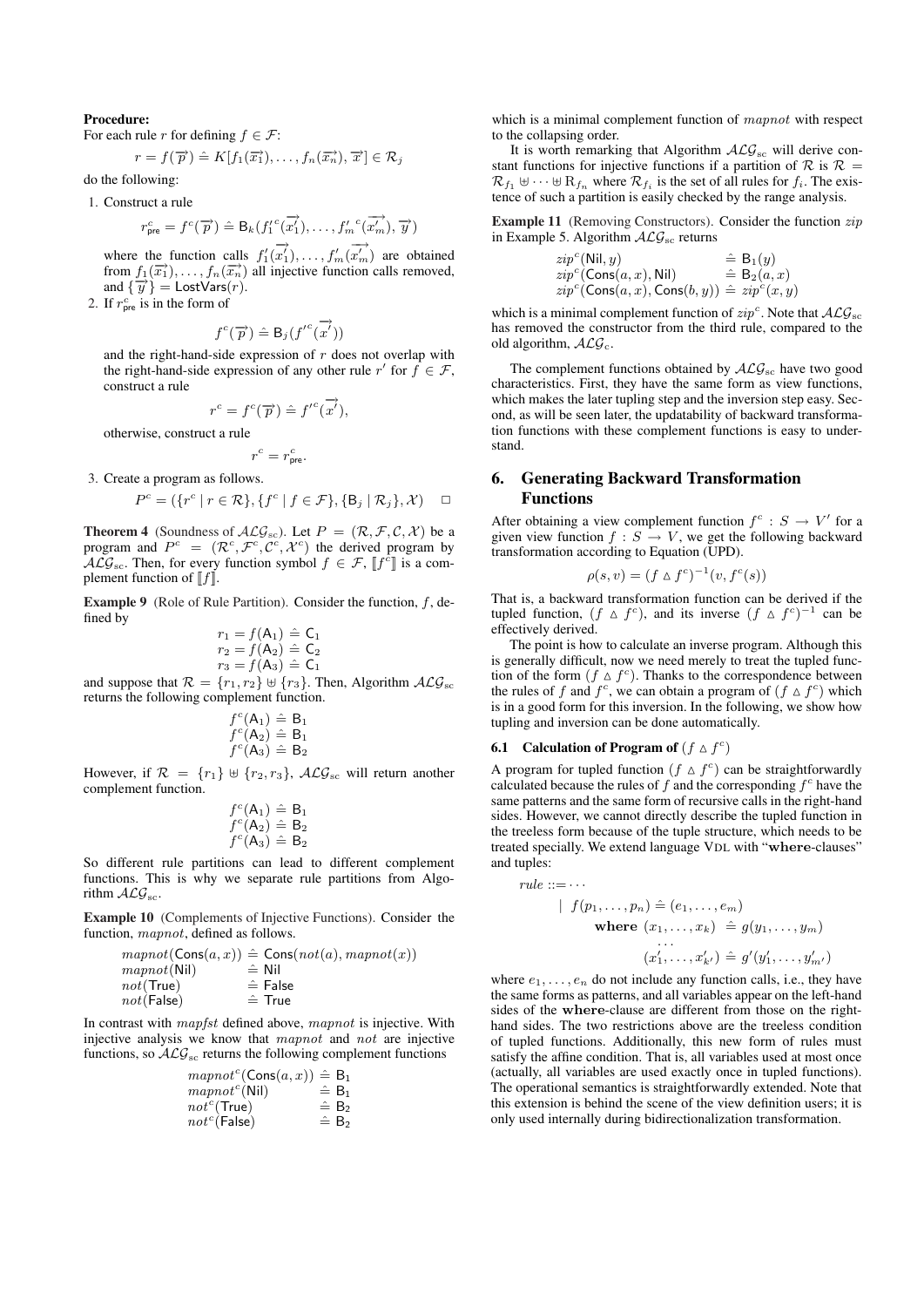Algorithm 4 (Tupling).

Input: A **where**-free program *P*.

**Output:** A program  $P^{\Delta}$  for tupled functions.

## Procedure:

- 1. Let  $P^c$  be the program derived from *P* by  $\mathcal{ALG}_{\text{sc}}$ .
- 2. For each non-injective function *f*, and for each rule *r* of *f* in *P* do
	- (a) Let  $r^c$  be the corresponding rule for *r* in  $P^c$ .
	- (b) Structure  $r$  and  $r^c$  in the following forms

$$
r = f(\overrightarrow{p}) \hat{=} K[\overrightarrow{t}, \overrightarrow{u}, \overrightarrow{x}]
$$

$$
r^{c} = f^{c}(\overrightarrow{p}) \hat{=} K'[\overrightarrow{t'}, \overrightarrow{x'}]
$$

where

- $\bullet$   $\overrightarrow{t}$  : *non-injective* function calls  $f_1(\overrightarrow{y_1}), \ldots, f_n(\overrightarrow{y_n}),$
- $\overrightarrow{t}$   $\overrightarrow{t}$ : function calls of the forms  $f_1^c(\overrightarrow{y_1}), \ldots, f_n^c(\overrightarrow{y_n}),$
- $\vec{u}$ : *injective* function calls  $g_1(\vec{z}_1), \ldots, g_m(\vec{z}_m)$ .
- (c) Prepare fresh variables  $\mathbf{t}_i, \mathbf{t}'_i, \mathbf{u}_j$  for  $i \in \{1, \ldots, n\}, j \in$ *{*1*, . . . , m}*.
- (d) Construct the rule,  $r^{\Delta}$ , as follows:

$$
r^{\vartriangle} = f^{\vartriangle}(\overrightarrow{p}) \hat{=} (K[\overrightarrow{\mathbf{t}},\overrightarrow{\mathbf{u}},\overrightarrow{x}], K'[\overrightarrow{\mathbf{t}'},\overrightarrow{x'}])
$$
  
where 
$$
\{(\mathbf{t}_i, \mathbf{t}'_i) \hat{=} f_i^{\vartriangle}(\overrightarrow{y_i})\}_{i \in \{1,...,n\}}
$$

$$
\{ \mathbf{u}_j \qquad \hat{=} g_j(\overrightarrow{z_j}) \}_{j \in \{1,...,m\}}
$$

3. For each injective function *g*, and for each rule *r* of *g* in *P*, construct the rule,  $r'$ , as follows in the similar way:

$$
r' = g(\overrightarrow{p}) \hat{=} K[\overrightarrow{u}, \overrightarrow{x}]
$$
  
where  $\{u_j \hat{=} g_j(\overrightarrow{z_j})\}_{j \in \{1, ..., m\}}$ 

4. Gather all  $r^{\Delta}$  and  $r'$  to form  $P^{\Delta}$ . *✷*

This algorithm correctly gives a program of tupled functions, i.e.,  $[f^{\Delta}](\vec{t}) = ([f] \Delta [f^c])(\vec{t})$ . An example is given in Section 8.

## **6.2** Calculation of Program of  $(f \triangle f^c)^{-1}$

Next, we calculate an inverse program for  $(f \triangle f^c)^{-1}$  from the program of  $(f \Delta f^c)$ . The basic idea is to swap the left-hand side and the right-hand side of each rule and to apply inversion recursively.

Algorithm 5 (Inversion of Tupled Functions).

**Input:** A program  $P^{\Delta} = (\mathcal{R}, \mathcal{F}, \mathcal{C}, \mathcal{X})$  for tupled functions. Output: A program

$$
(P^{\Delta})^{-1} = (\mathcal{R}^{-1}, \{f^{-1} \mid f \in \mathcal{F}\}, \mathcal{C}, \mathcal{X})
$$

for tupled functions.

Procedure: For each rule *r* in *R*

$$
r = f(\overrightarrow{p}) \hat{=} (\overrightarrow{e}) \text{ where } \{(\mathtt{t}_i, \mathtt{t}'_i) \hat{=} f_i(\overrightarrow{y_i})\}_{i \in \{1, \ldots, n\}} \\ \{ \mathtt{u}_j \hat{=} g_j(\overrightarrow{z_j})\}_{j \in \{1, \ldots, m\}}
$$

construct the rule  $r^{-1}$  in  $\mathcal{R}^{-1}$  as follows.

$$
r^{-1} = f^{-1}(\overrightarrow{e}) \hat{=} (\overrightarrow{p}) \text{ where } \{(\overrightarrow{y_i}) \hat{=} f_i^{-1}(\mathbf{t}_i, \mathbf{t}'_i)\}_{i \in \{1, \dots, n\}} \newline (\overrightarrow{(z_j)} \hat{=} g_j^{-1}(\mathbf{u}_j))_{j \in \{1, \dots, m\}} \Box
$$

**Theorem 5** (Correctness). Let *P* be a program, and  $(P^{\Delta})^{-1}$  the generated program. Then,  $(u_1, u_2) = [[f^{\Delta}]]_{P^{\Delta}}(t_1, \ldots, t_n)$  implies  $(t_1, \ldots, t_n) = [(f^{\Delta})^{-1}]_{(P^{\Delta})^{-1}}(u_1, u_2).$ 

Note that the obtained inverse program may be nondeterministic. However, since the original function to be inversed is injective in our framework, it is possible to uniquely determine a rule with a domain analysis similar to the range analysis discussed before, when the inverse program is executed. An example of inversion is given in Section 8.

## 7. Generating View Update Checker

A view update checker is designed to decide whether or not an update on views is valid without execution of the backward transformation. An update on views is said to be valid if it can be successfully reflected to the source by the derived backward transformation function. Recall that in our framework, a backward transformation is given by  $\textsf{upd}_{\langle f, f^c \rangle}(s, v) \triangleq (f \Delta f^c)^{-1}(v, f^c(s))$ . This means that, for a view function *f* and the original source, *s*, we can check whether or not a view update is valid by confirming whether  $(v, f<sup>c</sup>(s))$  is in the range of  $(\overline{f} \Delta f<sup>c</sup>)$ , where *v* is an updated view.

We define below a nondeterministic (bottom-up) tree automaton for validating view updates. The tree automaton has three kinds of states: state  $q_*$  is reached by any view, state  $q_f$  is reached by a view in the range of *f*, and state  $q_{f\Delta}^t$  is reached by a view *v* such that  $(v, t)$  is in the range of  $f^{\Delta}$ . Therefore, when the final state is a state  $q_{f\Delta}^{t_0}$ , the tree automaton exactly accepts a view *v* such that  $(v, t_0)$ is in the range of  $f^{\Delta}$  (i.e.,  $(v, t_0)$  is in the domain of  $(f^{\Delta})^{-1}$ ).

Definition 3 (View Update Checker). Let *P* be a program, *P c* be a complement program derived by our algorithm,  $t_0$  be a complement view, and  $P^{\Delta} = (\mathcal{R}^{\Delta}, \mathcal{F}^{\Delta}, \mathcal{C}^{\Delta}, \mathcal{X}^{\Delta})$  be a tupled program of *P* and *P c* . A *view updating checker* is defined as a tree automaton  $A_{\mathsf{U}} = (Q, \mathcal{C}^{\Delta}, \{q_f^{t_0}\}, \Delta)$  where

\n- $$
Q = \{q_*\} \cup \{q_f \mid f \in \mathcal{F}\} \cup \{q_{f^{\Delta}}^t \mid f^{\Delta} \in \mathcal{F}^{\Delta}, t \text{ is a subtree of } t_0\}
$$
\n- $\Delta$  consists of the following transition rules:
\n

\n- \n
$$
\mathsf{C}(q_*, \ldots, q_*) \to q_*
$$
 with  $\mathsf{C} \in \mathcal{C}$ ,\n
\n- \n $K[\overrightarrow{q_f'}, \overrightarrow{q_*}] \to q_f$  with  $f(\overrightarrow{p}) \triangleq K[\overrightarrow{t}, \overrightarrow{x}] \in \mathcal{R}$  and\n
\n- \n $t_i = f'_i(\overrightarrow{e}),$  and\n
\n- \n $\mathsf{K}[q_{f'^\Delta}^{t\theta}, \overrightarrow{q_{g'}}, \overrightarrow{q_*}] \to q_{f^\Delta}^{t\theta}$  with\n
\n- \n $\left[ f^\Delta(\overrightarrow{p}) \triangleq (K[\overrightarrow{t}, \overrightarrow{u}, \overrightarrow{x}], K'[\overrightarrow{t'}, \overrightarrow{x'}]) \atop \text{where } \{(t_i, t'_i) \triangleq f'^\Delta_i(\overrightarrow{y_i})\}_{i \in \{1, \ldots, n\}}$ \n
\n- \n $\left[ \begin{array}{c} f^\Delta(\overrightarrow{p}) \triangleq (K[\overrightarrow{t}, \overrightarrow{u}, \overrightarrow{x}], K'[\overrightarrow{t'}, \overrightarrow{x'}]) \\ q_{ij} & \stackrel{\frown}{=} g'_j(\overrightarrow{z_j}) \}_{j \in \{1, \ldots, m\}}$ \n
\n- \n $\left[ \begin{array}{c} \text{where } t'' \text{ is a subtree of } t_0 \text{ and } t'' = K'[\overrightarrow{t'}, \overrightarrow{x'}] \theta. \end{array} \right]$ \n
\n

Theorem 6 (Validity of View Update Checker). A view updating checking tree automaton  $A_{\mathsf{U}} = (Q, C^{\Delta}, \{q^{t_0}_{f^{\Delta}}\}, \Delta)$  in Definition 3 exactly accepts view *v* such that  $(v, t_0)$  is in the range of  $f^{\Delta}$ .

We show examples of automatically generated view update checkers for some view functions. Note that the view update checking automata below have been reduced where unnecessary states have been removed.

Example 12. Consider function *append* and its complement function in Section 3. When the initial source is

$$
(s_1, s_2) = (\mathsf{Cons}(\mathsf{True}, \mathsf{Cons}(\mathsf{False}, \mathsf{Nil})), \mathsf{Nil}),
$$

the view is  $append(s_1, s_2) = Cons(Tru, Cons(False, Nil))$  and the complement view is  $append^c(s_1, s_2) = B_2(B_2(B_1)).$ 

Then, the view update checker generated by our system is the automaton  $A = (Q, C, \{q_{append\Delta}^{B_2(B_2(B_1))}\}, \Delta)$  where

• 
$$
Q = \{q_*, q_{opend}^{B_2(B_2(B_1))}, q_{append}^{B_2(B_1)}, q_{appendd}^{B_1}\}
$$
 and

- *•* ∆ consists of the transition rules of
	- $t \rightarrow q_*$  where  $t \in \{\textsf{True}, \textsf{False}, \textsf{Nil}\},$

• Cons
$$
(q_*, q_*) \rightarrow q_*
$$

 $\textsf{Cons}(q_*, q_{append\Delta}^{\mathsf{B}_2(\mathsf{B}_1)}) \rightarrow q_{append\Delta}^{\mathsf{B}_2(\mathsf{B}_2(\mathsf{B}_1))},$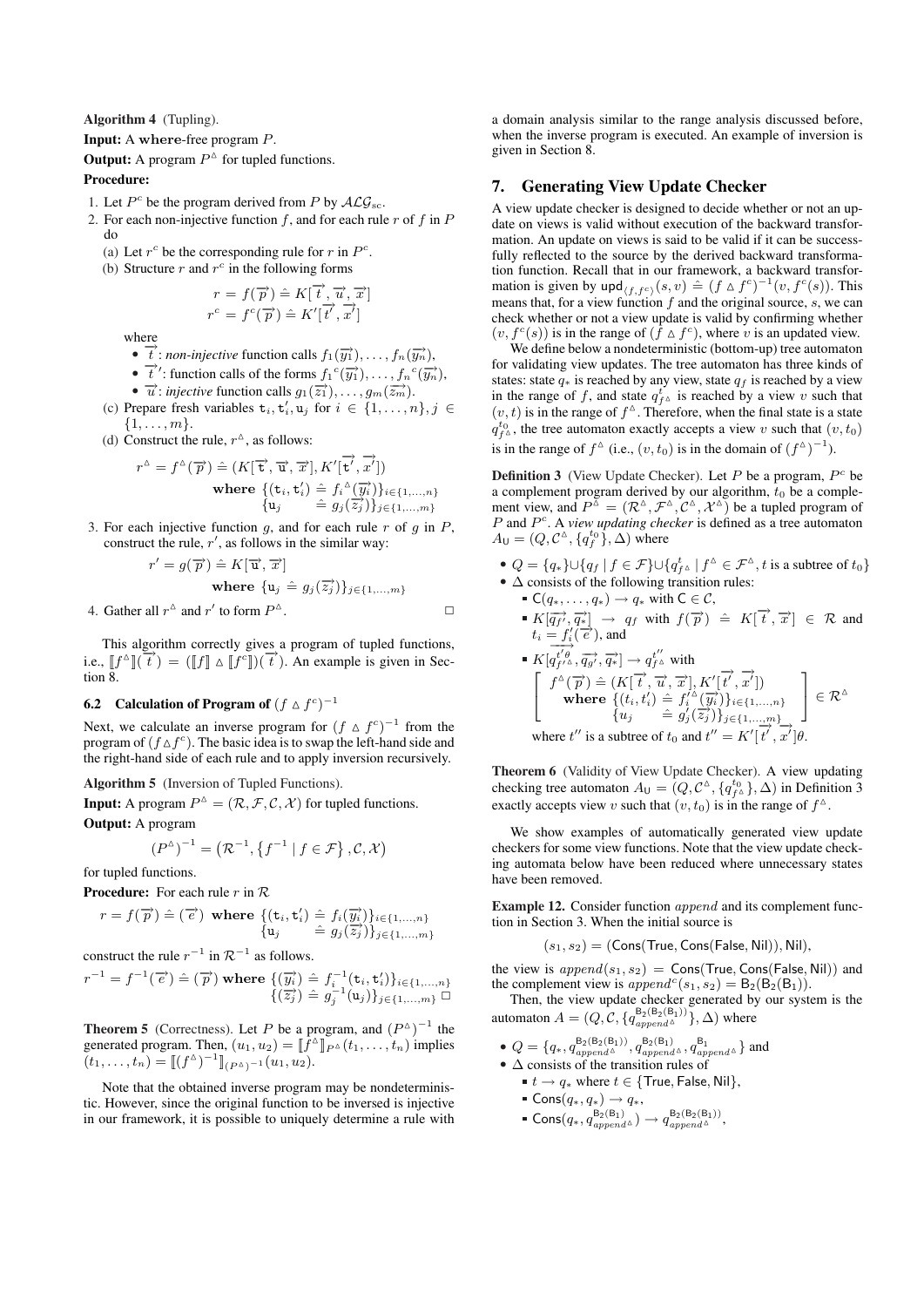• 
$$
\text{Cons}(q_*, q_{append\Delta}^{B_1}) \rightarrow q_{append\Delta}^{B_2(B_1)}
$$
, and  
\n•  $q_* \rightarrow q_{append\Delta}^{B_1}$ .

In fact, this automaton only accepts lists that are 2 or longer, which means one can only update the view of lists in such a way that its length is not less than 2.

Example 13. Consider the function, *filter*, defined as

$$
\begin{array}{ll} \mathit{filter}(\mathsf{Nil}) & \hat{=} \; \mathsf{Nil} \\ \mathit{filter}(\mathsf{Cons}(\mathsf{A}_1,x)) & \hat{=} \; \mathsf{Cons}(\mathsf{A}_1,\mathit{filter}(x)) \\ \mathit{filter}(\mathsf{Cons}(\mathsf{A}_2,x)) & \hat{=} \; \mathsf{Cons}(\mathsf{A}_2,\mathit{filter}(x)) \\ \mathit{filter}(\mathsf{Cons}(\mathsf{A}_3,x)) & \hat{=} \; \mathit{filter}(x) \end{array}
$$

and the complement function derived by our algorithm as follows.

$$
\begin{array}{ll} \mathit{filter}^c(\mathsf{Nil}) & \hat{=} \ \mathsf{B}_1 \\ \mathit{filter}^c(\mathsf{Cons}(\mathsf{A}_1,x)) & \hat{=} \ \mathsf{B}_2(\mathit{filter}^c(x)) \\ \mathit{filter}^c(\mathsf{Cons}(\mathsf{A}_2,x)) & \hat{=} \ \mathsf{B}_2(\mathit{filter}^c(x)) \\ \mathit{filter}^c(\mathsf{Cons}(\mathsf{A}_3,x)) & \hat{=} \ \mathsf{B}_3(\mathit{filter}^c(x)) \end{array}
$$

When the initial source is

$$
s = Cons(A_2, Cons(A_3, Cons(A_1, Nil))),
$$

the view is  $filter(s) = Cons(A_2, Cons(A_1, Nil))$  and the complement view is  $filter^c(s) = B_2(B_3(B_2(B_1))).$ 

Then, the view update checker derived by our system is automaton  $A = (Q, C, \{q_{filter}^{B_2(B_3(B_2(B_1)))}\}, \Delta)$  where

$$
\bullet \ \ Q = \{q_{filter^\Delta}^{\mathsf{B}_2(\mathsf{B}_3(\mathsf{B}_2(\mathsf{B}_1)))}, q_{filter^\Delta}^{\mathsf{B}_3(\mathsf{B}_2(\mathsf{B}_1))}, q_{filter^\Delta}^{\mathsf{B}_2(\mathsf{B}_1)}, q_{filter^\Delta}^{\mathsf{B}_1}\}
$$

\n- \n
$$
\Delta
$$
 consists of transition rules\n
	\n- \n $\text{Cons}(t, q_{filter}^{B_3(B_2(B_1))}) \rightarrow q_{filter}^{B_2(B_3(B_2(B_1)))}$  where  $t \in \{A_1, A_2\}$ ,\n
	\n\n
\n- \n $\text{Cons}(t, q_{filter}^{B_1} \rightarrow \neg f_{filter}^{B_2(B_1)})$  where  $t \in \{A_1, A_2\}$ ,\n
\n- \n $q_{filter}^{B_2(B_1)} \rightarrow q_{filter}^{B_3(B_2(B_1))}$ , and\n
\n- \n $\text{Nil} \rightarrow q_{filter}^{B_1} \rightarrow \neg f_{filter}^{B_1}$ \n
\n

This automaton accepts lists that are 2 long, and each list element is either  $A_1$  or  $A_2$ .

## 8. An Example

To give a whole picture of how our system works concretely, recall the example in the Introduction. The following view function, *students*, is the same as that in the Introduction, except that we write Cons for  $(:)$  and Nil for  $| \cdot |$ .

 $students(Nil) \hat{=} Nil$ *students*(Cons(Student(*name, grade, major*))*, ms*))  $\hat{=}$  Cons(Student(*name, grade, major*)*, students*(*ms*)) *students*(Cons(Prof(*name, position, major*))*, ms*))  $\hat{=}$  *students*(*ms*)

The function, *students*, extracts all student members from a member list. This behavior of *students* is similar to the function, *filter*. The derived complement function by our algorithm is as follows.

 $students<sup>c</sup>(Nil) \hat{=} B_1$ *students<sup>c</sup>* (Cons(Student(*name, grade, major*))*, ms*))  $\hat{=}$  B<sub>2</sub>(*students<sup>c</sup>*(*ms*)) *students<sup>c</sup>* (Cons(Prof(*name, position, major*))*, ms*))  $\hat{=}$  B<sub>3</sub>(*name, position, major, students<sup>c</sup>(ms))* Tupling the two functions *students* and *students<sup>c</sup>* gives

$$
\begin{array}{c} students^{\vartriangle}(\mathsf{Nil}) \mathrel{\hat=} (\mathsf{Nil},\mathsf{B}_1) \\ students^{\vartriangle}(\mathsf{Cons}(\mathsf{Student}(\mathit{name},\mathit{grade},\mathit{major}),\mathit{ms})) \\ \mathrel{\hat=} (\mathsf{Cons}(\mathsf{Student}(\mathit{name},\mathit{grade},\mathit{major}),x),\mathsf{B}_2(y)) \\ \mathsf{where}\ (x,y) \mathrel{\hat=} students^{\vartriangle}(\mathit{ms}) \\ students^{\vartriangle}(\mathsf{Cons}(\mathsf{Prof}(\mathit{name},\mathit{position},\mathit{major}),\mathit{ms})) \\ \mathrel{\hat=} (x,\mathsf{B}_3(\mathit{name},\mathit{position},\mathit{major},y)) \\ \mathsf{where}\ (x,y) \mathrel{\hat=} students^{\vartriangle}(\mathit{ms}), \end{array}
$$

and inversion of this tupled function yields the following result.

$$
\begin{array}{ll}(\mathit{students}^\vartriangle)^{-1}(\mathsf{Nil}, \mathsf{B}_1) \mathrel{\hat=}\ \mathsf{Nil} \\(\mathit{students}^\vartriangle)^{-1}(\mathsf{Cons}(\mathsf{Students}(n, g, m), x), \mathsf{B}_2(y)) \\ \mathrel{\hat=}\ \mathsf{Cons}(\mathsf{Student}(n, g, m), ms) \\ & \quad \mathsf{where}\ ms \mathrel{\hat=}\ (\mathit{students}^\vartriangle)^{-1}(x, y) \\(\mathit{students}^\vartriangle)^{-1}(x, \mathsf{B}_3(n, p, m, y)) \\ \mathrel{\hat=}\ \mathsf{Cons}(\mathsf{Prof}(n, p, m), ms) \\ & \quad \mathsf{where}\ ms \mathrel{\hat=}\ (\mathit{students}^\vartriangle)^{-1}(x, y) \end{array}
$$

Then, a backward transformation  $\rho = \text{upd}_{\langle students, students^c \rangle}$  can be derived (after some fusion transformation) as follows.

*ρ*(Nil*,* Nil) = Nil  $\rho(\mathsf{Cons}(\mathsf{Student}(n,g,m),ms),\mathsf{Cons}(\mathsf{Student}(n',g',m'),ss))$  $=$  Cons(Student( $n', g', m'$ ),  $\rho(ms, ss)$ ) *ρ*(Cons(Prof(*n, g, m*)*, ms*)*, ss*)  $=$  Cons(Prof( $n, g, m$ ),  $\rho(ms, ss)$ )

This is exactly the same function as *students*<sub>B</sub> in the Introduction. Now one can freely change the names in the view, and the backward transformation can reflect them to the source. Consider the case where the source *s* is as follows.

*s* = Cons(Student(X*,* DC*,* CS)*,* Cons(Prof(Y*,*AP*,* CS)*,* Nil))

Let *v* be the view generated by the view function, *students*, on *s*, i.e.,  $v = \text{Cons}((\text{Student}(X, \text{DC}, \text{CS}), \text{Nil})$ . Updating view *v* to Cons(Student(X*,* DC*,* Math)*,* Nil) is acceptable and results in the following source.

Cons(Student(X*,* DC*,* Math)*,* Cons(Prof(Y*,*AP*,* CS)*,* Nil))

However, both inserting and removing elements, e.g., updating the view to Nil, are prohibited.

This updatability can be precisely represented by an automaton. Let

$$
v_1 = B_2(B_3(Y, AP, CS, B_1))
$$
  
\n
$$
v_2 = B_3(Y, AP, CS, B_1)
$$
  
\n
$$
v_3 = B_1,
$$

then updatability of  $v$  with respect to source  $s$  is captured by automaton  $A = (Q, C, \{q_{students}^{v_1}\}, \Delta)$ , where

- $Q = \{q_{students}^{v_1}, q_{students}^{v_2}, q_{students}^{v_3}, q_*\}$
- *•* ∆ consists of transition rules
	- $\mathsf{C}(q_*, \ldots, q_*) \to q_*$  where  $\mathsf{C} \in \mathcal{C}$ ,
	- $\text{Cons}(\text{Student}(q_*, q_*, q_*), q_{students}^{v_2}) \rightarrow q_{students}^{v_1},$
	- $q_{students}^{v_3} \rightarrow q_{students}^{v_2}$ , and
	- $\text{Nil} \rightarrow q_{students}^{v_3}$ .

Note that the view, Cons((Student(X*,* DC*,* CS)*,* Nil), is accepted by the automaton, *A*, but the view, Nil, is not.

## 9. Related Work

Our work is based on the idea of deriving (relational) complement functions on relational databases, where view functions are expressed in terms of relational algebras. Cosmadakis and Papadimitriou (1984) showed that finding minimal complement functions when views are defined only by projections is NP-Complete. Laurent et al. (2001) proposed an algorithm to compute complement functions when views are defined by projections, selections, and joins. They also discussed the conditions for minimal complement functions. Their algorithm is expensive because it uses the results of NP-Complete sub-problems. Lechtenbörger and Vossen (2003) improved on Laurent et al.'s work. They proposed a polynomialtime algorithm for computing complement functions when views are defined by projections, selections, joins, and renaming. Their